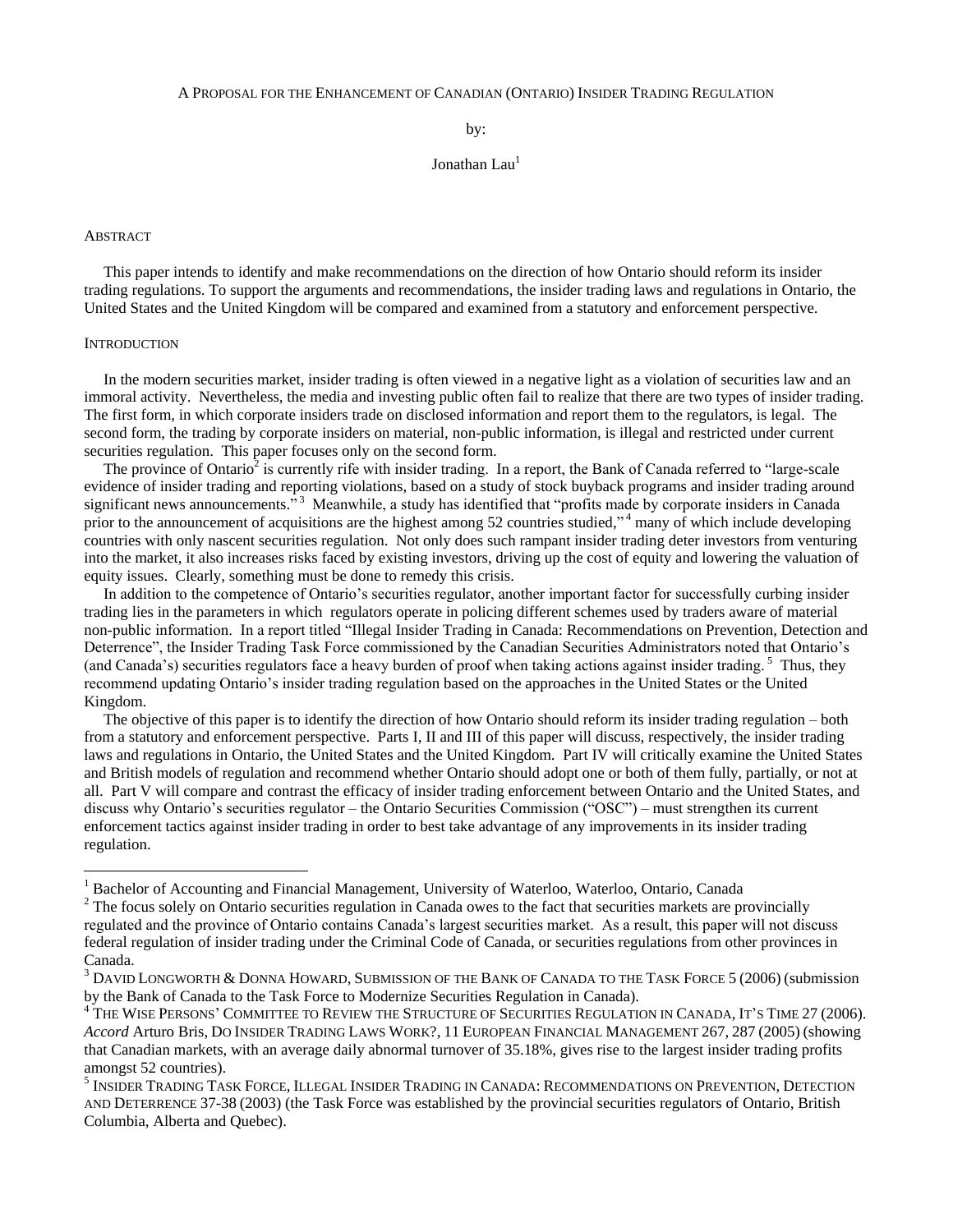# PART I - OVERVIEW OF INSIDER TRADING REGULATION IN ONTARIO

### A. Introduction

 In Ontario, insider trading on material non-public information is defined and restricted explicitly by Sections 76(1), 76(3) and  $76(5)$  of the Ontario Securities Act ("OSA"). Tipping, a related offence, is restricted by Section 76(2). Defences to insider trading and tipping are also defined in Sections 76(4) and Sections 175(1) to 175(5).

 Before 1965, Ontario regulation of insider trading was originally based upon common law. However, the restrictions and inconsistencies in common law doctrine<sup>6</sup> provided challenges to effectively deter insider trading. To transcend the bounds of common law, the province adopted recommendations from the *Report of the Attorney General's Committee on Securities*   $Regularian$  *Regulation in Ontario* ("Kimber Report") to regulate insider trading under the OSA<sup>7</sup>. The rationale behind enacting such regulation, as noted by the Kimber Report, is to protect investors through a free, open and efficient securities market with "prices thereon based upon the fullest knowledge of all relevant facts among traders. Any favour which tends to destroy or put in question this concept lessens the confidence of the investing public in the market place, and is, therefore, a matter of public concern."<sup>8</sup>

### B. Circumstances Leading to Insider Trading Liability

Section  $76(1)$  $76(1)$  No person or company in a special relationship with a reporting issuer shall purchase or sell securities of the reporting issuer with the knowledge of a material fact or material change with respect to the reporting issuer that has not been generally disclosed. <sup>9</sup>

 This clause prompts a number of factors which would lead to insider trading liability – namely, 1) undisclosed material facts or changes, 2) lack of general disclosure, 3) lack of dissemination and 4) knowledge – if the person or company is a "special relationship person" or a "tippee".

# *1) Undisclosed Material Facts or Changes (i.e. Materiality)*

A "material fact" or "material change" is defined in National Instrument 51-102 as a fact/change in the issuer's "business, operations, or capital that would reasonably be expected to have a significant effect on the market price or value of the securities."<sup>10</sup>

The OSC delved further into the meaning of "materiality" in *Donnini*, 25 O.S.C.B. 6225 (2002) and defined it as "it can be expected that a reasonable investor would consider the disclosure [of the material fact or change] a factor in making an investment decision."<sup>11</sup> Furthermore, the OSC also established a probability / magnitude test for forward-looking material facts or changes which "affect the probable future of the company."<sup>12</sup> Under the test, the materiality of such a fact or change "depends on the indicated probability that the event will occur and the anticipated magnitude of the event in light of the totality of the company's securities."<sup>11</sup>

# *2) Lack of General Disclosure and 3) Lack of Dissemination*

National Policy 51-201 ("NP 51-201"), Section 3.5(2) stipulates that information has been generally disclosed and effectively disseminated if the information has been disseminated in a manner calculated to effectively reach the marketplace and that public investors have been given a reasonable amount of time to analyze the information.<sup>13</sup> Should the insider trade before meeting these two conditions, he runs the risk of potentially triggering insider trading liability. The OSC has, in

<sup>6</sup> DAVID JOHNSTON & KATHLEEN DOYLE ROCKWELL, CANADIAN SECURITIES REGULATION 257 (4th ed. 2006), *see also*  Percival v. Wright, [1902] 2 Ch. 421 (Eng.) (an early English case ruling that a director owed no duty to a shareholder and thus is under no obligation to disclose material information before to trading).

<sup>7</sup> *See* JOHNSTON & ROCKWELL, at 248.

<sup>8</sup> REPORT OF THE ATTORNEY GENERAL'S COMMITTEE ON SECURITIES LEGISLATION IN ONTARIO ¶2.02 (1965).

<sup>&</sup>lt;sup>9</sup> Ontario Securities Act, R.S.O. 1990, c. S.5,  $\S$  76 (1).

<sup>10</sup> National Instrument 51-102 *Continuous Disclosure Requirements*, 27 O.S.C.B. 3443, § 1.1.

 $11$  Donnini, 25 O.S.C.B. 6225 (2002) ¶ 130.

<sup>12</sup> *Id.* ¶ 131.

<sup>13</sup> National Policy 51-201 *Disclosure Standards*, 25 O.S.C.B. 4497, § 3.5.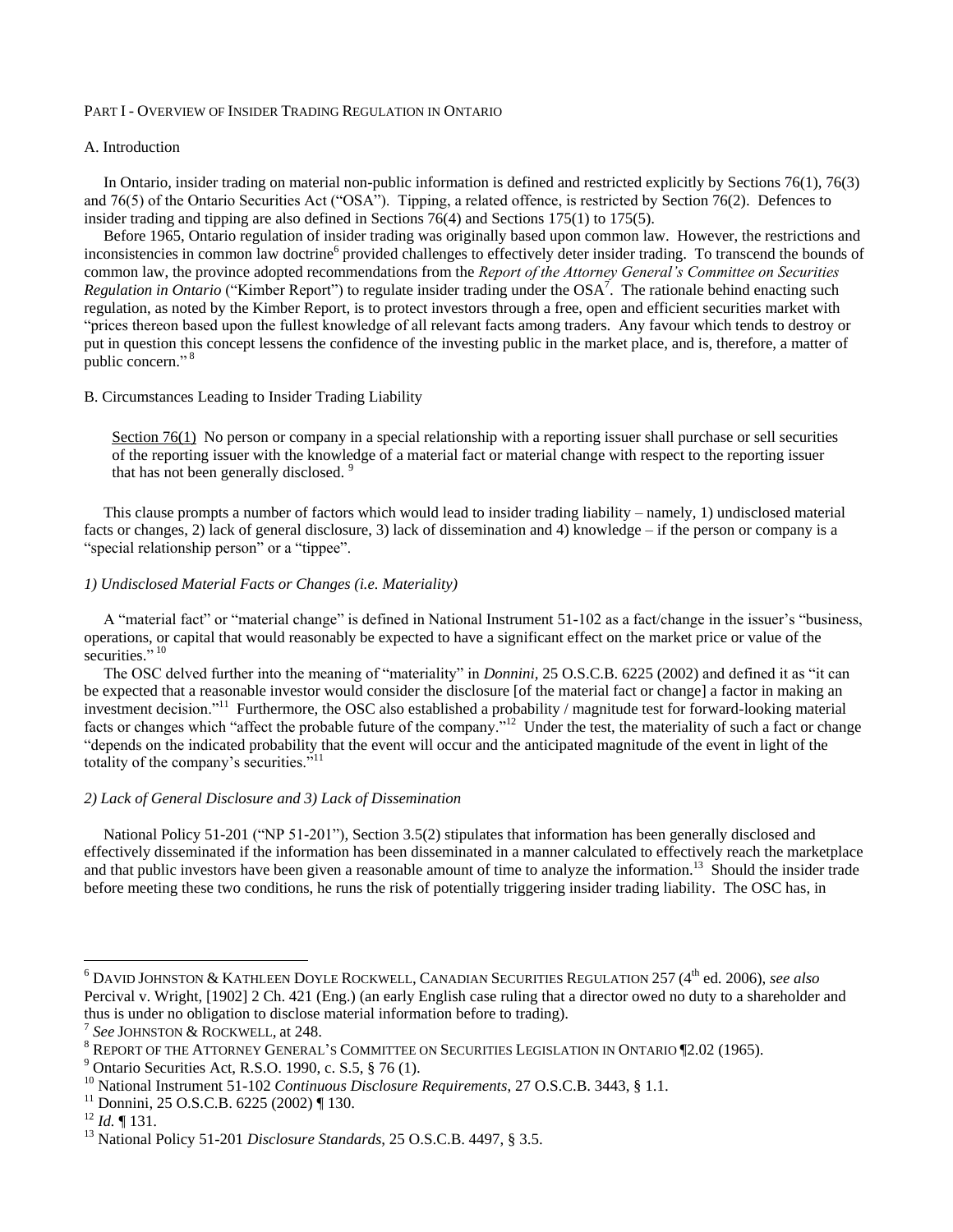*Connor*, II O.S.C.B. 149 (1976) suggested that insiders should wait one full trading day after the release of the material information before trading. <sup>14</sup>

# *4) Knowledge*

 Originally, insider trading liability would only apply if the trader has knowledge of the undisclosed non-public information, and knowingly uses it when trading. However, it has since been argued that a proof of "use" would create an insurmountable burden upon the OSC – prompting its elimination from the OSA<sup>15</sup>. Current provincial securities legislation only requires knowledge of material non-public information to impose insider trading liability. This effectively places insider trading within the realm of strict liability offences, and gives rise to the limited defence of a material mistake of fact. <sup>16</sup>

# *"Special Relationship Person" or "Tippee"*

 According to OSA Section 1(1), a director or officer of a reporting issuer or its subsidiaries, or anyone (including the issuer itself) with a beneficial ownership of more than 10% of the reporting issuer's voting securities, qualifies as an insider<sup>17</sup>. Section  $76(5)(a)$  to (d) extends this by defining a person in a "special relationship" with an issuer as an insider, affiliate or associate of: the issuer, any party proposing to make a take-over bid, reorganization, amalgamation or merger with the issuer, any party engaging or proposing to engage in any business or professional activity on behalf of the issuer, and any person who learned of the material fact or change whilst being in a prior "special relationship" with an issuer<sup>18</sup>. Meanwhile, "tippee" status is defined as the following:

Section  $76(5)(e)$  a person or company that learns of a material fact or material change with respect to the issuer from any other person or company described in this subsection, including a person or company described in this clause, and knows or ought reasonably to have known that the other person or company is a person or company in such a relationship.<sup>19</sup>

The last clause in this definition "knows or ought reasonably...relationship" points to a "person connection" regulatory paradigm. One must not trade if one receives material information that is not generally available to the market from a person or company that one knows or ought reasonably to have known to be in a special relationship with a reporting issuer. In addition, a person who receives material, non-public information from a tippee as defined under Section  $76(5)(e)$  is also a tippee and must not trade.<sup>20</sup> Taken at face value, such a definition would encompass anyone (even a bystander) who becomes privy to inside information given he/she is aware or ought to be aware that the source of the information is in a special relationship with the issuer. However, proving such a connection requires the OSC to trace through the flow of information from the tipper to the tippee – an arduous process that requires significant resources and manpower.

Naturally accompanying Section 76(5)(e) is the definition of the tipping offence:

Section 76(2) No reporting issuer and no person or company in a special relationship with a reporting issuer shall inform, other than in the necessary course of business, another person or company of a material fact or material change with respect to the reporting issuer before the material fact or material change has been generally disclosed.<sup>21</sup>

 A tippee can also be a tipper should he or she be in a special relationship with a reporting issuer and informs another person or company of a material, non-public, fact or change.<sup>22</sup> In addition, the tipping offence would continue to apply even if the tippee does not know that the tipper is in a special relationship with the reporting issuer<sup>23</sup>. It also does not matter what the intentions of the tippee are. The tippee may trade, or may do nothing. The offence is committed as long as a special relationship person shares a material, undisclosed fact or change, other than in the necessary course of business, with another

<sup>&</sup>lt;sup>14</sup> Connor, II O.S.C.B. 149 (1976).

<sup>15</sup> JOHNSTON & ROCKWELL, *supra* note 6, at 272*.*

<sup>16</sup> *See* R. v. Fingold (1999), 89 O.T.C. 249.

<sup>&</sup>lt;sup>17</sup> Ontario Securities Act, R.S.O. 1990, c. S.5, § 1 (1).

<sup>&</sup>lt;sup>18</sup> Ontario Securities Act, R.S.O. 1990, c. S.5, § 76 (5)(a) – (d).

<sup>&</sup>lt;sup>19</sup> Ontario Securities Act, R.S.O. 1990, c. S.5, § 76 (5)(e).

<sup>20</sup> JOHNSTON & ROCKWELL, *supra* note 6, at 269.

<sup>&</sup>lt;sup>21</sup> Ontario Securities Act, R.S.O. 1990, c. S.5,  $\S$  76 (2).

<sup>&</sup>lt;sup>22</sup> See MARY G. CONDON ET AL., SECURITIES LAW IN CANADA – CASES AND COMMENTARY 433-477 (4<sup>th</sup> ed. 2006).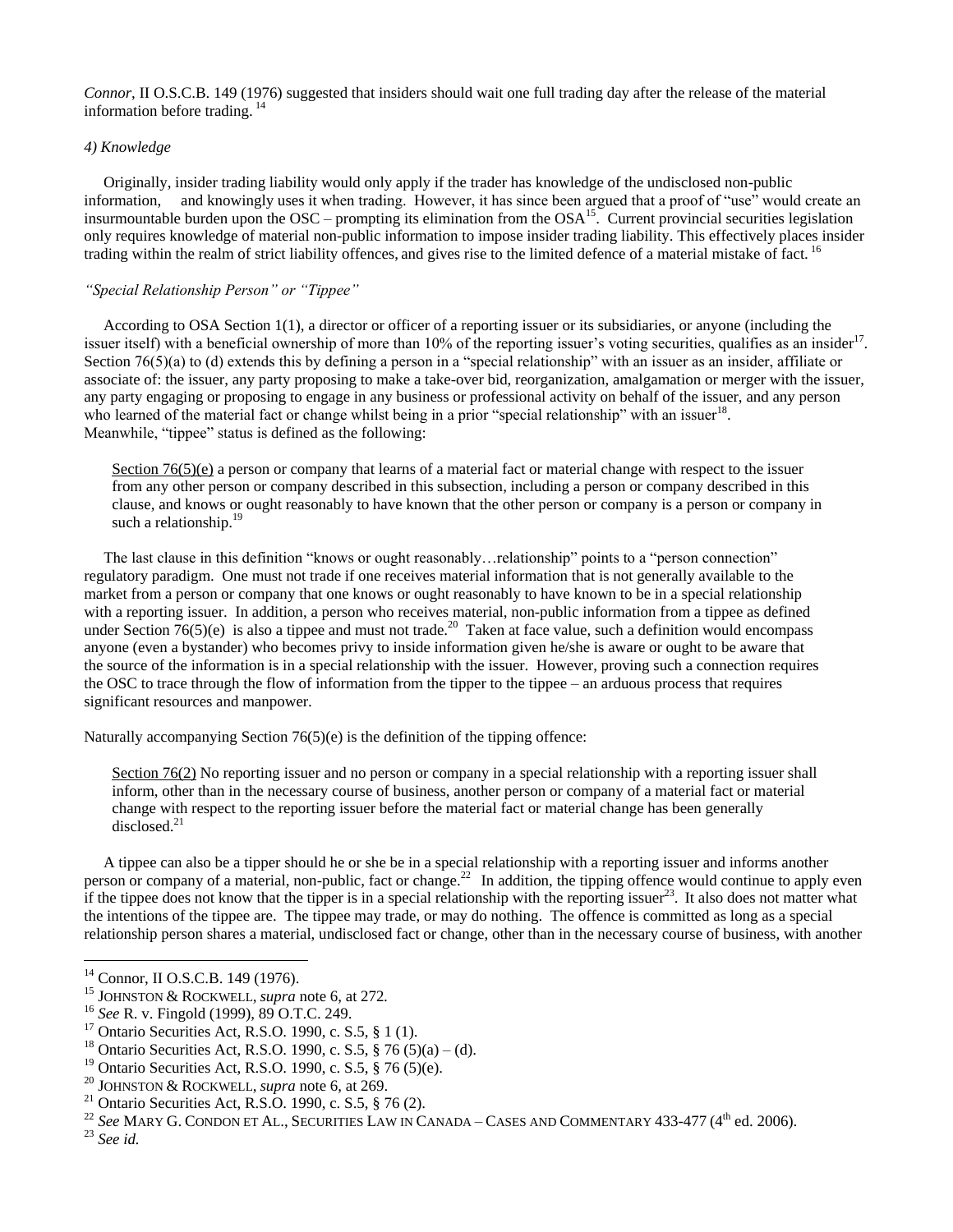person of company. As described below, this restriction against tipping closely mimics American and British regulations against selective disclosure.

# C. DEFENCES TO INSIDER TRADING LIABILITY

 The common law, Sections 76(4) and 175(1) of the OSA, as well as NP 51-201 provide a range of defences to insider trading liability. Such defences are outlined below:

### *1) Reasonable Belief in General Disclosure*

Section 76(4) No person or company shall be found to have contravened subsection (1), (2) or (3) if the person or company proves that the person or company reasonably believed that the material fact or material change had been generally disclosed.<sup>2</sup>

As noted in the clause above, the onus is on the accused person or company that he or she had such a reasonable belief.<sup>25</sup> However, the Ontario Court of Appeal, in *Green v. Charterhouse Grp. Canada Ltd.,* 12 O.R. 2d 280 (1976), held that a limited disclosure of relevant information would only result in an inadequate disclosure.<sup>26</sup>

# *2) No Knowledge*

Section 175(1) A person or company that purchases or sells securities of a reporting issuer with knowledge of a material fact or material change with respect to the reporting issuer that has not been generally disclosed is exempt from subsection 76 (1) of the Act and from liability under section 134 of the Act, where the person or company proves that,

(a) no director, officer, partner, employee or agent of the person or company who made or participated in making the decision to purchase or sell the securities of the reporting issuer had actual knowledge of the material fact or material change; and

(b) no advice was given with respect to the purchase or sale of the securities to the director, officer, partner, employee or agent of the person or company who made or participated in making the decision to purchase or sell the securities by a director, partner, officer, employee or agent of the person or company who had actual knowledge of the material fact or the material change,  $27$ 

This defence applies primarily to corporate defendants and is unavailable to individuals with actual knowledge.<sup>28</sup> In addition, it is also important for corporate defendants to implement reasonable policies and procedures (i.e. Chinese Walls or information barriers) to prevent insider trading contraventions by their staff:

Section 175(3) In determining whether a person or company has sustained the burden of proof under subsection (1), it shall be relevant whether and to what extent the person or company has implemented and maintained reasonable policies and procedures to prevent contraventions of subsection 76 (1) of the Act by persons making or influencing investment decisions on its behalf and to prevent transmission of information concerning a material fact or material change contrary to subsection 76 (2) or (3) of the Act.<sup>29</sup>

### *3) Acting Without Using the Information*

 $\overline{a}$ 

 A defence is available under Section 175(2) if the insider proves that their purchase or sale was entered into as an agent to a specific unsolicited order, as an automatic dividend reinvestment plan, share purchase plan or other similar automatic plan entered into before the insider had knowledge, or as a fulfillment of a legally binding obligation entered into before the insider had knowledge.<sup>30</sup> Although there is no case law on this area, a forward (or other types of obligatory) derivative contract entered into before the insider has knowledge of material non-public information would likely fall under the "similar automatic plan" bucket above.

<sup>24</sup> Ontario Securities Act, R.S.O. 1990, c. S.5, § 76 (4).

<sup>25</sup> JOHNSTON & ROCKWELL, *supra* note 6, at 274.

<sup>26</sup> Green v. Charterhouse Grp. Canada Ltd. (1976)*,* 12 O.R. 2d 280 (Can.).

<sup>&</sup>lt;sup>27</sup> OSA General Regulations, O. Reg. 1015, § 175(1).

<sup>28</sup> JOHNSTON & ROCKWELL, *supra* note 6, at 276.

<sup>&</sup>lt;sup>29</sup> OSA General Regulations, O. Reg. 1015, § 175(3).

<sup>30</sup> OSA General Regulations, O. Reg. 1015, § 175(2).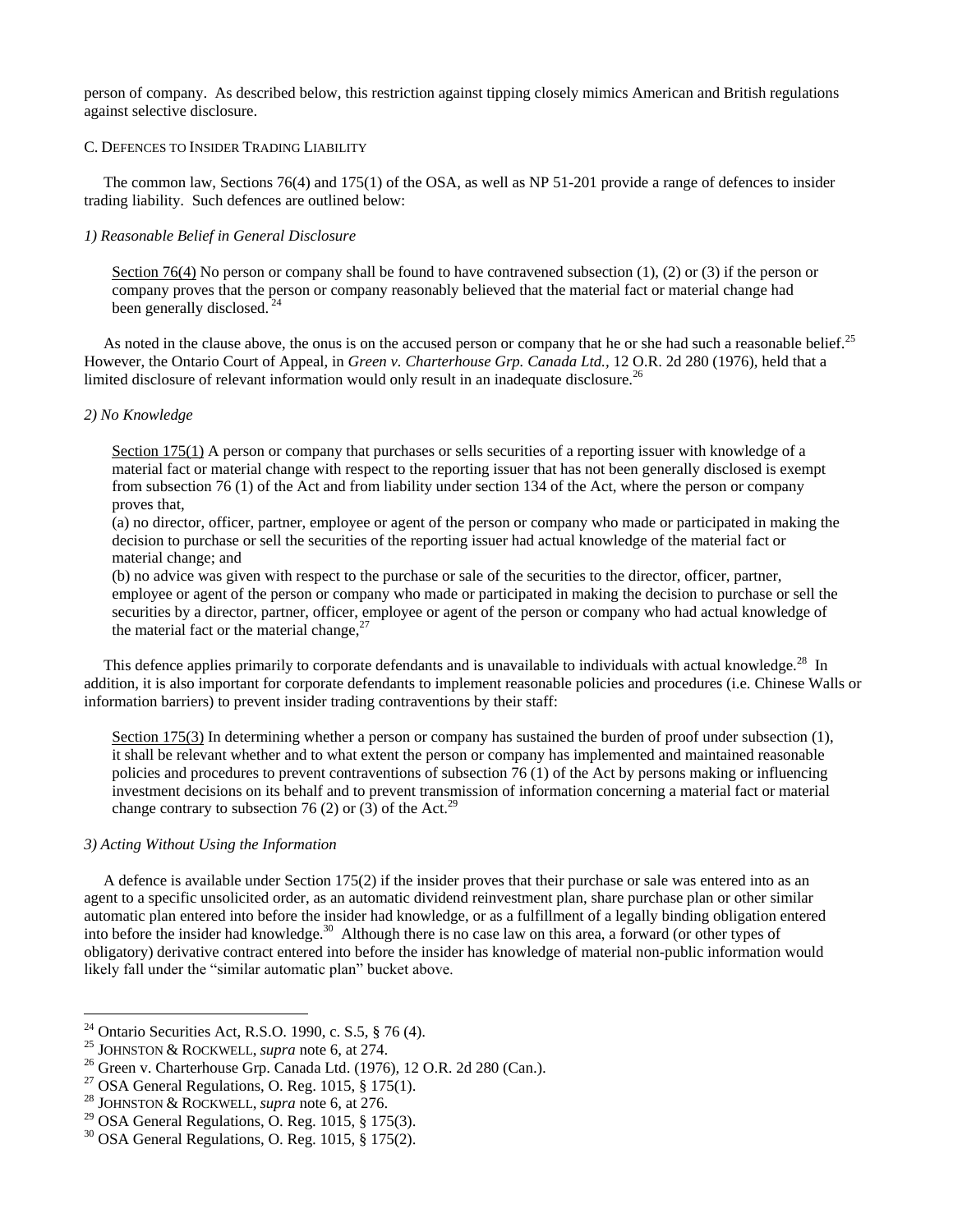# *4) Reasonable Mistake of Fact*

This defence is available under case law since insider trading is a "strict liability" offence. In *Fingold*, the Ontario Court of Justice (General Division) equated this defence with "due diligence" and established that the court should "assess the credibility of the defendant and determine whether he has discharged on the onus on him to establish a reasonable mistake of fact on a balance of probabilities."<sup>31</sup> Nevertheless, the court did warn that "once the prosecution has established objectively that it was a material fact the likelihood of the defendant raising a defence of reasonable mistake of fact successfully is quite remote."32

# *5) Tipper Disclosed Information in the "Necessary Course of Business"*

NP 51-201, Section 3.3, explains the rationale behind this defence as to not "unduly interfere with a company's ordinary business activities.<sup>33</sup> Communications with, for example, vendors, employees, lenders, counsel, auditors, underwriters, unions, parties to negotiations, government agencies and regulators, and credit rating agencies are grouped under this defence.<sup>34</sup> Exceptions are also granted if the communication is used to effectuate a take-over bid or private placement. However, in *Royal Trustco Ltd. v. Ontario (Securities Commission)* 42 O.R. 2d 147 (1983)*,* the Ontario High Court of Justice held that the disclosure of material non-public information in defence of a take-over bid does not qualify as under a "necessary course of business."<sup>35</sup>

# *6) Tippee Unaware that Tipper was a Special Relationship Person*

This defence stems naturally from a contradiction to the "knows or ought reasonably to have known that the other person or company is a person or company in such a relationship" requirement in Section 76(5)(e) of the OSA.

# PART II – OVERVIEW OF INSIDER TRADING REGULATION IN THE UNITED STATES

# A. Introduction

 Unlike its Canadian counterpart, insider trading regulation in the United States was not explicitly defined or restricted by any statute or rule until the implementation of SEC Rule 10b5-1 in 2000. Nevertheless, Section 10(b) of the Securities Exchange Act of 1934 ("Exchange Act") and SEC Rule 10b-5, as noted below, are typically invoked by the Department of Justice, the SEC and private plaintiffs in charges of insider trading.

# Section 10 -- Manipulative and Deceptive Devices

It shall be unlawful for any person, directly or indirectly, by the use of any means or instrumentality of interstate commerce or of the mails, or of any facility of any national securities exchange -

b. To use or employ, in connection with the purchase or sale of any security registered on a national securities exchange or any security not so registered, or any securities-based swap agreement (as defined in section 206B of the Gramm-Leach-Bliley Act), any manipulative or deceptive device or contrivance in contravention of such rules and regulations as the Commission may prescribe as necessary or appropriate in the public interest or for the protection of investors.<sup>36</sup>

# Rule 10b-5 -- Employment of Manipulative and Deceptive Devices

It shall be unlawful for any person, directly or indirectly, by the use of any means or instrumentality of interstate commerce, or of the mails or of any facility of any national securities exchange,

- a. To employ any device, scheme, or artifice to defraud,
- b. To make any untrue statement of a material fact or to omit to state a material fact necessary in order to make the statements made, in the light of the circumstances under which they were made, not misleading, or
- c. To engage in any act, practice, or course of business which operates or would operate as a fraud or deceit upon any person,

<sup>31</sup> <sup>31</sup> R. v. Fingold (1999), 89 O.T.C. 249. (Can.).

<sup>32</sup> *Id.*

<sup>33</sup> National Policy 51-201 *Disclosure Standards*, 25 O.S.C.B. 4497, § 3.3.

<sup>34</sup> JOHNSTON & ROCKWELL, *supra* note 6, at 277.

<sup>35</sup> Royal Trustco Ltd. v. Ontario (Securities Commission) (1983), 42 O.R. 2d 147 (Can.).

<sup>36</sup>15 U.S.C. § 78j (2010).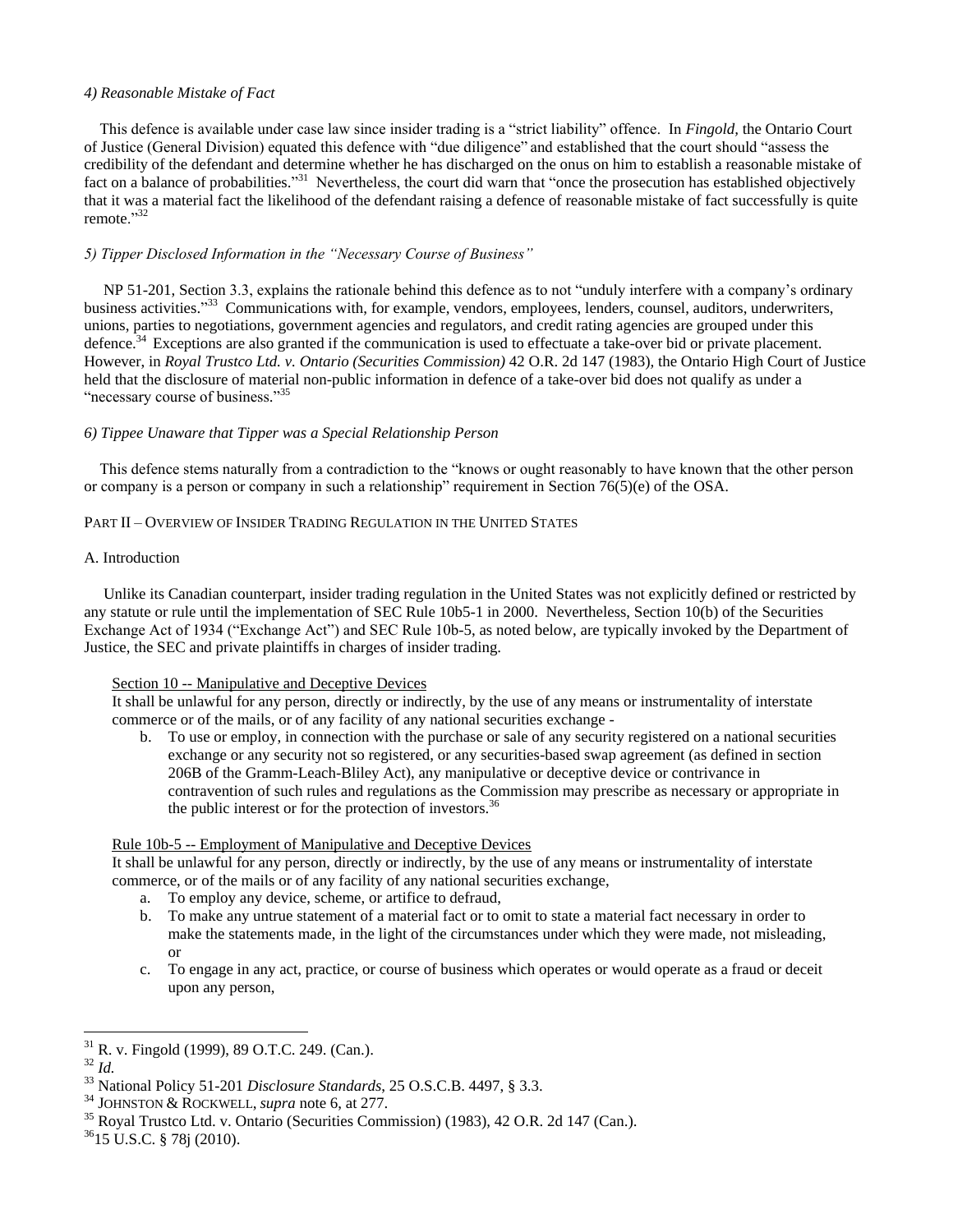in connection with the purchase or sale of any security. $37$ 

# B. Circumstances Leading to Insider Trading Liability in the United States

In *Chiarella v. United States, 445 U.S. 222 (1980)*, the United States Supreme Court ("Supreme Court") established a model of insider trading liability based on the notion of a fiduciary relationship between the insider and the shareholders of the corporation.

In short, the Supreme Court held that "one who fails to disclose material information prior to the consummation of a transaction commits fraud only when he is under a duty to do so,"<sup>38</sup> and that such a duty to disclose is created when "the other [party] is entitled to know [the information] because of a fiduciary or other similar relation of trust and confidence between them."<sup>39</sup> Furthermore, the Supreme Court justified this new model by arguing that, by preventing the breach of fiduciary duty, it "guarantees that corporate insiders, who have an obligation to place the shareholders' welfare before their own, will not benefit personally through fraudulent use of material, non-public information."<sup>40</sup>

### *Tipping Offence and Tippee Status:*

 Building on the new fiduciary duty model in *Chiarella,* the Supreme Court, in *Dirks v. SEC*, 463 U.S. 646 (1983), defined a new tippee liability theory, under the framework that:

―a tippee assumes a fiduciary duty to the shareholders of a corporation not to trade on material non-public information only when the insider has breached his fiduciary duty to the shareholders by disclosing the information to the tippee and the tippee knows or should know that there has been breach.<sup> $341$ </sup>

The court in Dirks then argued that the tippee's duty to disclose or abstain is "derivative from that of the insider's  $duty<sup>42</sup>$ . Furthermore, the court noted that the tippee assumes an insider duty to the shareholders not because he receives inside information, but rather because it has been made available to him improperly.<sup>43</sup>

 However, this raises an important requirement to establishing the tipper's liability: the tipper (or insider) must have first breached his liability to the shareholders by "benefit[ing], directly or indirectly, from his disclosure."<sup>44</sup> Such benefit may be inferred through, for example, a relationship between the insider and the recipient that suggests a *quid pro quo* from the latter, an intention to benefit the particular recipient, or when an insider makes a gift of confidential info to a trading relative or friend.<sup>45</sup> In contrast, "absent some personal gain [to the tipper], there has been no breach of duty to stockholders  $\dots$  [and] there is no derivative breach [by the tippee].<sup>346</sup>

 In short, by trading on material, non-public information knowingly acquired from a tipping insider, a tippee breaches his derivative fiduciary duty to the shareholders of a corporation and may find himself liable for insider trading under Section 10 (b). Ignoring its fiduciary duty underpinnings, the aforementioned reasoning closely resembles the OSA Section 76(5) definition of a "tippee" – one who trades on material non-public information knowing that the tipper is in a "special" relationship" with the reporting issuer.

The framework above also defines the tipping offence as when an insider "breaches his fiduciary duty to the shareholders" by disclosing the information to the tippee<sup> $\frac{3}{47}$ </sup>, subject to a personal benefit test of "whether the insider personally will benefit, directly or indirectly, from his disclosure".<sup>48</sup> Such a formulation of the tipping offence differs from its Ontario counterpart, as Section 76(2) of the OSA does not employ any personal benefit test.

### *Constructive Insiders*

 Footnote 14 of *Dirks* fills a regulatory gap in *Chiarella* by including a number of associates of the issuer under the insider banner. In the footnote, the court argues that outsiders may become fiduciaries of the shareholders if they have entered into a

- <sup>45</sup> *Id.* at 664.
- <sup>46</sup> *Dirks*, 463 U.S. at 666.
- <sup>47</sup> *Id.* at 660.
- <sup>48</sup> *Id.* at 662.

<sup>37</sup> 17 C.F.R. § 240.10b-5 (1976).

<sup>38</sup> Chiarella v. United States, 445 U.S. 222, 227 (1980).

<sup>39</sup> *Id.* at 227.

<sup>40</sup> *Id.* at 230

 $41$  Dirks v. SEC, 463 U.S. 646, 660 (1983).

<sup>42</sup> *Id.* at 659.

<sup>43</sup> *Id.* at 660.

<sup>44</sup> *Id.* at 662.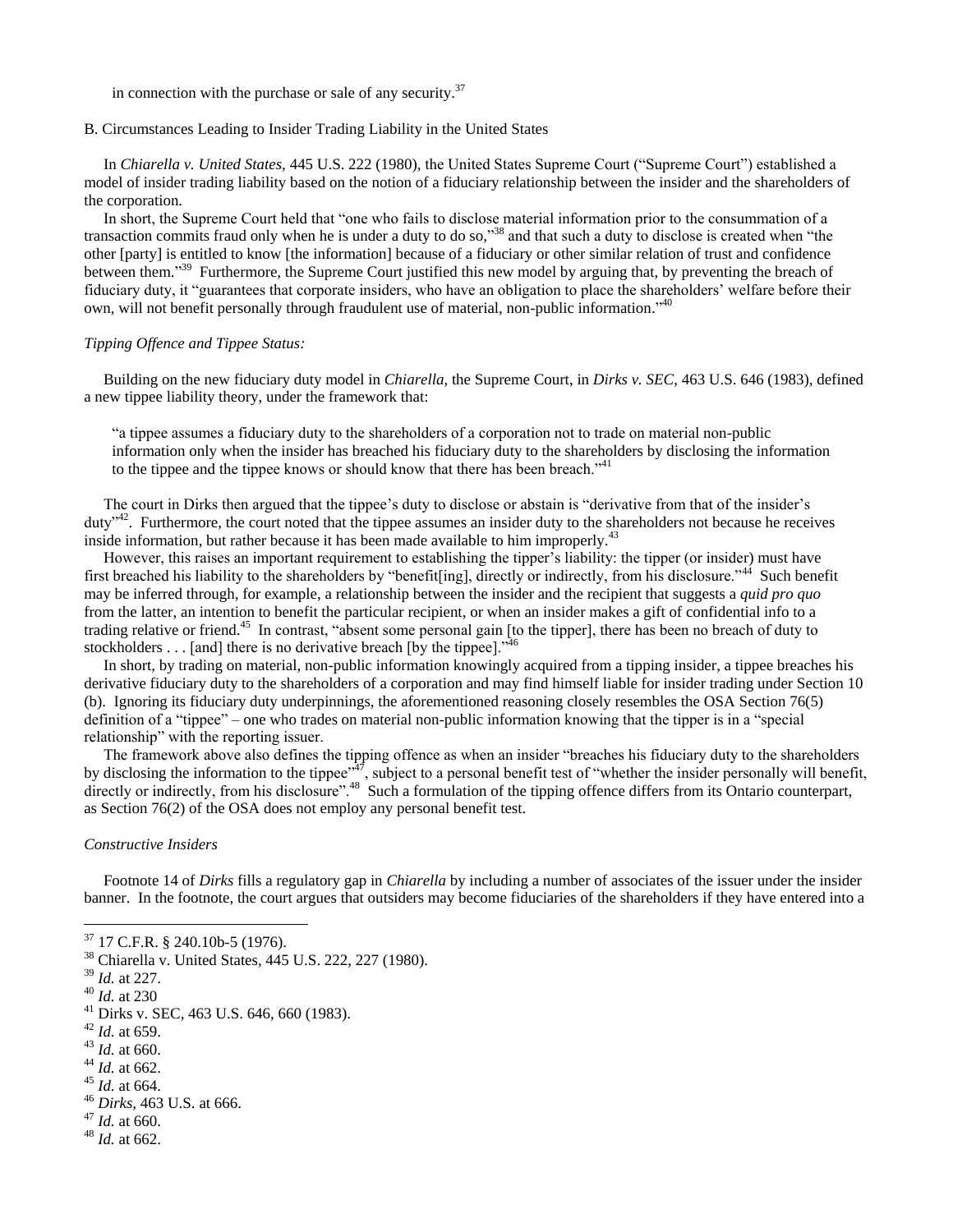special confidential relationship with the issuer and are given access to information solely for corporate purposes.<sup>49</sup> Such persons, referred to as "temporary, constructive, or quasi-insiders", are subject to the "disclose or abstain" rule applicable to the original corporate insiders as defined in *Chiarella* and to tippees as defined above.<sup>50</sup>

 In summary, the *Chiarella* model and the *Dirks* Footnote 14 model place all corporate insiders (i.e. directors, senior management and substantial shareholders) and other temporary insiders who owe a fiduciary duty to the shareholders (i.e. legal counsel, auditors, credit agencies) within the grasp of insider trading liability. Thus, they cover a subset of the persons covered under the special relationship definition in the OSA. Similarly, *Dirks* defines a tipping offence that targets a more restrictive subset of recipients than the OSA, and establishes tippee liability if the tipper receives a benefit from his tipping.

### *SEC's Attempts at Reversing Chiarella and Dirks*

 Since *Chiarella* and *Dirks*, the SEC has promulgated Rule 14e-3 and Regulation FD to, in effect, reverse the two Supreme Court decisions in selected circumstances.

 Six months after the Supreme Court's decision on *Chiarella<sup>51</sup>*, the SEC enacted Rule 14e-3 to make it unlawful for a person other than a bidder or a prospective bidder ("bidder"), once that bidder has "taken substantial steps to commence a tender offer", to purchase or sell the security being sought after ("target") if the person possesses material non-public information obtained from the bidder, the issuer of the target, or any other person acting on behalf of such a bidder or target<sup>52</sup>. It also makes it unlawful for any person<sup>53</sup> in possession of material, non-public information relating to a tender offer that has been knowingly obtained from any of the above persons, to communicate the information to any other individual.<sup>54</sup> A defence is available for non-natural persons (in particular, multi-service financial institutions) who have enacted information barriers restricting the buying and selling of the target's security, and/or preventing the access of information related to the tender offer<sup>55</sup>.

 In the tender offer context, Rule 14e-3 effectively removes the *Chiarella* requirement that a breach of fiduciary duty must be present in an insider trading or tipping offense.<sup>56</sup> It has also stood up against the Supreme Court's scrutiny. In *United States v. O'Hagan (1997)* (to be discussed in far greater detail below), a 7-2 majority acknowledged the difficulty the SEC faces in proving a breach of fiduciary duty in the tender offer context and that the rule is "a proper exercise of the SEC's prophylactic power under S  $14(e)$ ."<sup>57</sup>

Meanwhile, in 2000, the SEC enacted Regulation FD (Fair Disclosure)<sup>58</sup> to outflank *Dirks* and its personal benefit test and establish liability for selective disclosure by insiders.

 Thus, Regulation FD forbids corporate insiders from disclosing material non-public information to a select group of recipients ("enumerated persons") without simultaneous (if the initial disclosure is intentional) or prompt (if the initial disclosure is non-intentional) public disclosure<sup>59</sup>. This rule is primarily targeted against securities analysts (who comprise of

49

<sup>52</sup> Rule 14e-3(a), 17 C.F.R. § 240.14e-3(a) (1980).

- <sup>54</sup> BLOOMENTHAL, *supra* note 50, at 810.
- <sup>55</sup> Rule 14e-3(b), 17 C.F.R. § 240.14e-3(b) (1980).
- $56$  JAMES D. COX ET AL., SECURITIES REGULATION CASES AND MATERIALS 914 ( $5<sup>th</sup>$  ed. 2006).
- <sup>57</sup> United States v. O'Hagan, 521 U.S. 642, 676 (1997).
- <sup>58</sup> 17 C.F.R. § 243.100 (2000).

―Under this rule, whenever:

(i) an issuer, or person acting on its behalf,

(ii) discloses material non-public information,

(iii) to certain enumerated persons [(1) broker-dealers, (2) investment advisers or institutional investment managers, (3) investment companies and certain companies excluded from the definition of an investment company, (4) associated persons of those with (1) or (2) above and affiliated persons of those in (3) above, and (5) holders of the issuer's securities whom it is reasonably foreseeable that such person will trade on the basis of the information],

<sup>49</sup> ―corporate information is revealed legitimately to an underwriter, accountant, lawyer or consultant working for the corporation…The basis for recognizing the fiduciary duty is not simply that such persons acquired non-public corporate information, but rather that they have entered into a special confidential relationship to the conduct of the business of the enterprise and are given access to information solely for corporate purposes."

*Id. at* 655 n.14.

 $50$  "When such a person breaches his fiduciary relationship, he may be treated more properly as a tipper than a tippee." *Id. at* 655 n.14.

 $51$  HAROLD S. BLOOMENTHAL, SECURITIES LAW HANDBOOK 809 ( $2<sup>th</sup>$  ed. 2007).

<sup>&</sup>lt;sup>53</sup> Includes an officer, director, employee or advisor of the bidder or target, or any other persons in possession of such information.

 $59$  The basic rule prohibiting selective disclosure, Rule 100, is summarized by the SEC as follows: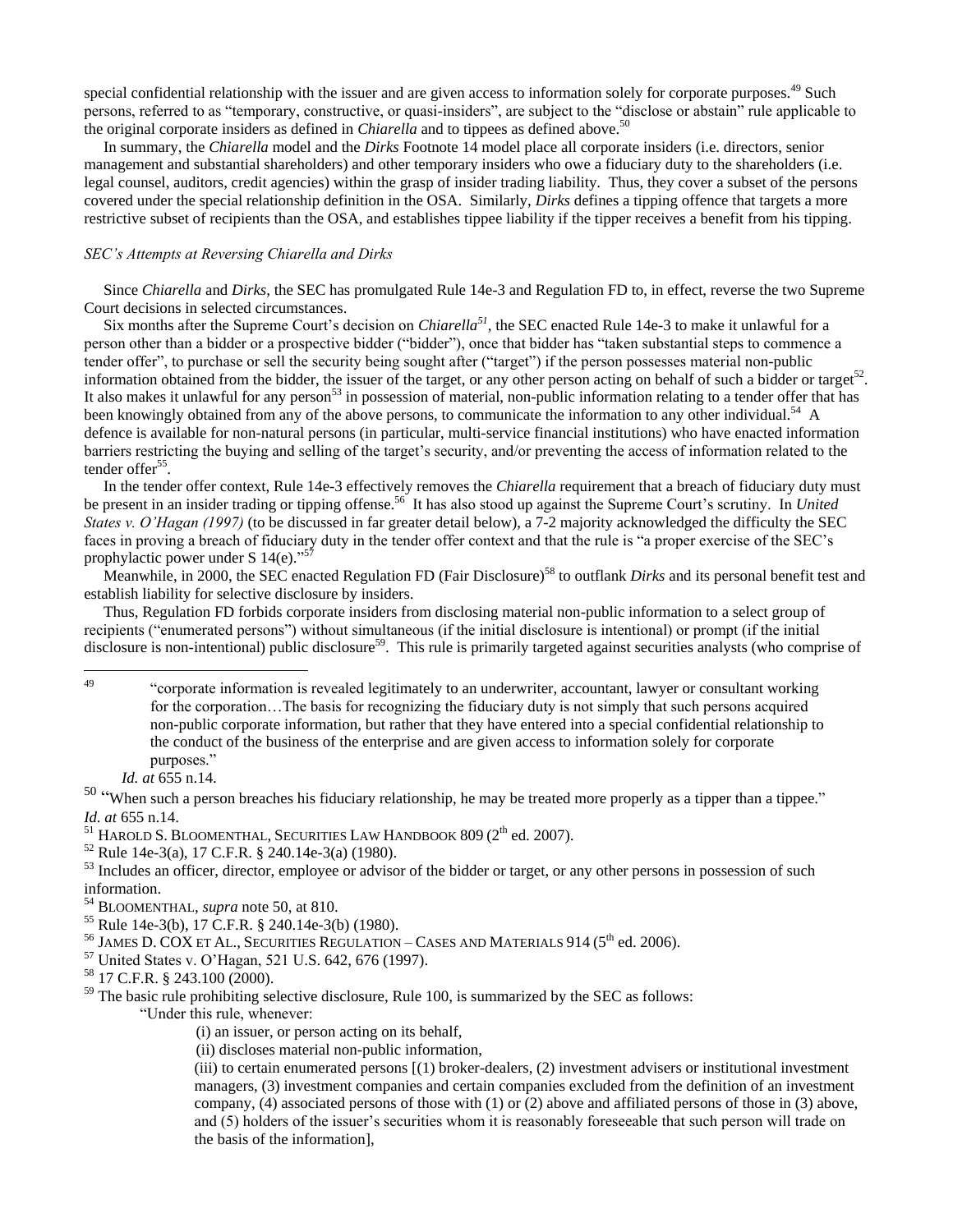a majority of enumerated persons) who may previously have been able to obtain material, non-public information one step ahead of the general public in conference calls or private meetings with management.

 While extremely popular with small retail investors, Regulation FD has caused concern amongst securities analysts that it would discourage management from providing guidance regarding earnings forecasts.<sup>60</sup> In particular, the Regulation's failure and inability of case law<sup>61</sup> to clearly define "materiality" has given rise to concerns that management would be unwilling to disclose any information under fear that such information would be classified as "material" by the SEC. In return, the SEC stated under the Regulation's adapting release that "an issuer is not prohibited from disclosing a non-material piece of information to an analyst, even if, unbeknownst to the issuer, that piece helps the analyst complete a 'mosaic' of information that, taken together, is material.<sup>562</sup> Meanwhile, there shall be no liability when "the issuer discloses immaterial information whose significance is discerned by the analyst.<sup>563</sup> Furthermore, the SEC clarified that a "failure to make a public disclosure required solely by Rule 100 will not be deemed a violation of Rule 10b-5<sup> $,64$ </sup>, unless the selective disclosure is made under circumstances that meet the *Chiarella* breach of fiduciary duty and *Dirks* personal benefit tests. The regulation is also inapplicable to selective disclosure made in connection with an offering registered under the Securities Act.<sup>65</sup>

 In summary, Regulation FD achieves the same effect as the tipping offence under Section 76(2) of the OSA, though the recipients must be enumerated persons. The Regulation does not impose any duties upon the enumerated persons themselves, and tippee liability remains in the realm of the decision set forth in the *Dirks* judgement.

# C. Ramifications of US v. O'Hagan - The Misappropriation Theory

 *United States v. O'Hagan,* 521 U.S. 642 (1997) is viewed by most commentators as a cornerstone of insider trading regulation in the United States. James H. O'Hagan, a partner at the law firm Dorsey & Whitney, learned of confidential information regarding a possible tender offer by his firm's client, Grand Met PLC, for the target company Pillsbury Madison. He then purchased Pillsbury stocks and call options prior to the tender offer, and sold them after announcement of the offer, earning over \$4.3 million in the process. He was then charged with 57 counts of securities fraud under Section 10(b) and Rule 10b-5, fraudulent trading under Section 14(e) of the Act and Rule 14e-3(a), federal mail and wire fraud, and money laundering.<sup>66</sup> The trial court convicted O'Hagan on all counts, but the Court of Appeal of the Eighth Circuit reversed all convictions.<sup>67</sup> The prosecution appealed, and the Supreme Court granted certiorari.

 Since O'Hagan, who never worked on the tender offer, was not in a fiduciary relationship with Pillsbury's shareholders, the prosecution faced a major difficulty establishing insider trading liability under the *Chiarella* fiduciary model. As a result, reasoning that "securities laws are not framed to pick up only those violations that are covered by common law fraud", but a range of "deceptive devices", the prosecution advocated the "misappropriation theory."<sup>68</sup> The government argued that by "[maintaining] a pretence of loyalty to the principal while secretly converting the principal's information for personal gain", O'Hagan, an "unfaithful agent", deceived and breached his fiduciary duty to his principal.<sup>69</sup> Since the misappropriator of information could only realize the value of the inside information in the securities market, his deceptive breach was thus "in connection with" his purchase and sale of securities.<sup>70</sup> The fulfillment of the "deception" and "in connection with" requirements led to a violation of Section 10(b).

 The Supreme Court, in a 6-3 majority, agreed with the prosecution that a violation of Section 10(b) and Rule 10b-5 may be predicated on the misappropriation theory, reversed the Eighth Circuit's decision and remanded for further proceeding.

(iv) the issuer must make public disclosure of that same information:

- (a) simultaneously (for intentional disclosures), or
- (b) promptly (for non-intentional disclosures)."

Selective Disclosure and Insider Trading, Securities Exchange Act Release No. 7787, 65 Fed. Reg. 51,716 (August 24, 2000), at Pt.II.B, 2000 [hereinafter *Final Release*].

<sup>61</sup> The best guidance in defining materiality under case law stems from *TSC Industries Inc. v. Northway Inc.,* 426 U.S. 438  $(1976)$ , where material information is defined as "there is a substantial likelihood that a reasonable shareholder would consider it important" in making an investment decision," *id.* at 449.

<sup>62</sup> *Final Release, supra* note 59, at Pt.II.B.2.

<sup>63</sup> *Id.*

 $\overline{a}$ 

- <sup>64</sup> *Id.* at Pt.II.A.4.
- <sup>65</sup> *Id.* at Pt.II.B.6.a.i
- <sup>66</sup> BLOOMENTHAL, *supra* note 51, at 804.

<sup>68</sup> Micah A. Acoba, *Insider Trading Jurisprudence After United States v. O'Hagan: A Restatement (Second) of Torts §551(2) Perspective*, 84 Cornell L.R. 1356, 1391 (1999).

<sup>69</sup> *Id.* at 1393.

<sup>60</sup> BLOOMENTHAL, *supra* note 51, at 865.

 $67$  United States v. O'Hagan, 92 F.3d 612, 628 ( $8<sup>th</sup>$  Cir. 1996).

<sup>70</sup> *Id.* at 1394.

<sup>71</sup> United States v. O'Hagan, 521 U.S. 642, 678 (1997).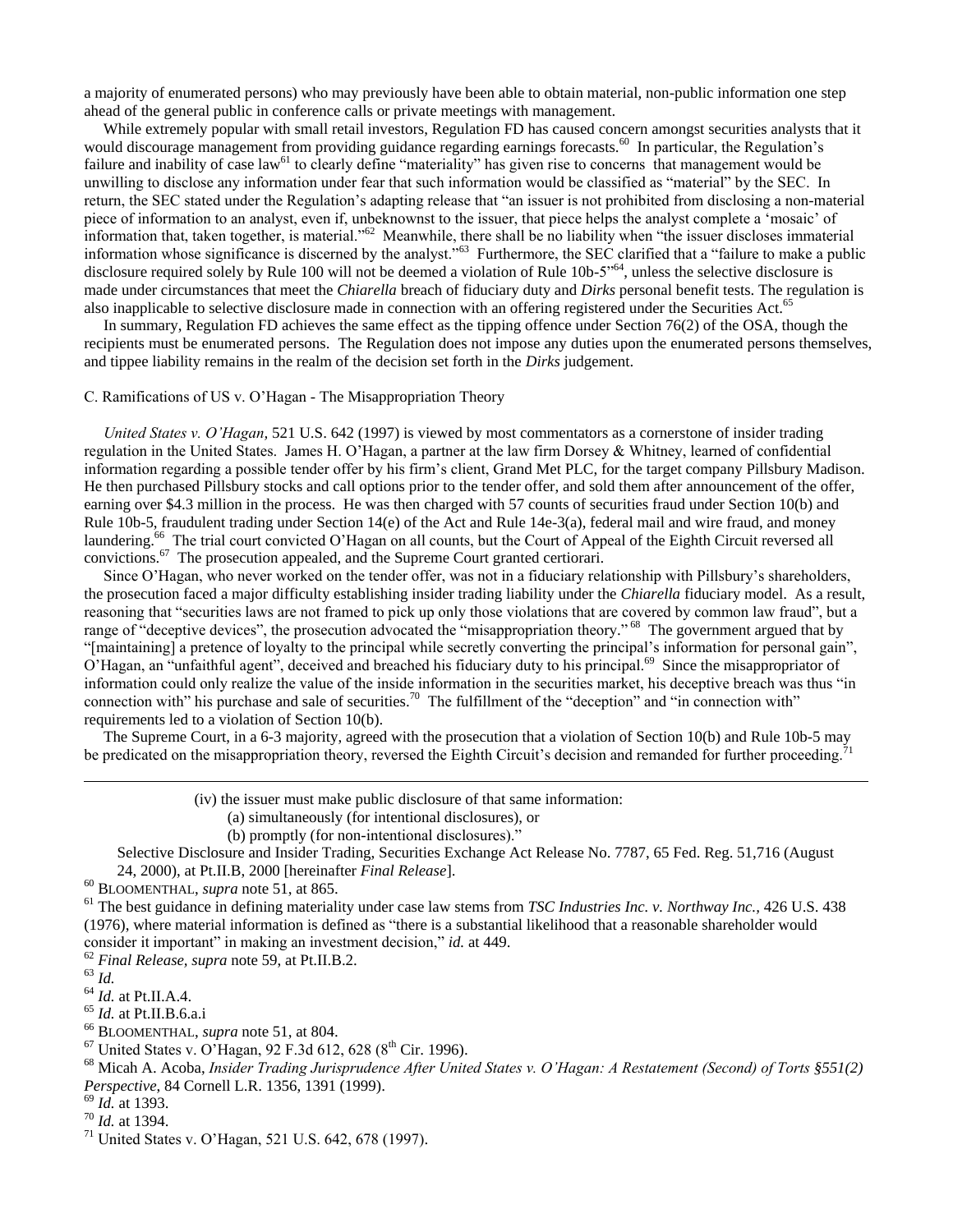The majority agreed that the misappropriation theory fulfilled the deception requirement under Section  $10(b)$ , in that "a fiduciary who ‗[pretends] loyalty to the principal while secretly converting the principal's information for personal gain dupes' or defrauds the principal."<sup>72</sup> The majority also noted that "if the fiduciary discloses to the source that he plans to trade on the non-public information, there is no "deceptive device and thus no Section 10(b) violation"<sup>73</sup> – "full disclosure forecloses liability under the misappropriation theory."<sup>74</sup>

The majority also believed that the condition of "in connection with the purchase or sale of a security" is satisfied ―because the fiduciary's fraud is consummated, not when the fiduciary gains the confidential information, but when, without disclosure to his principal, he uses the information to purchase or sell securities. The securities transaction and the breach of duty thus coincide."<sup>75</sup>

The majority then discussed the policy rationale behind the misappropriation theory. Noting that a misappropriator "gains" his advantageous position through [deceiving] the source of the information and simultaneously harms members of the investing public,  $\frac{76}{10}$  trading on misappropriated information "undermines the integrity of, and investor confidence in, the securities markets"<sup>77</sup>. While recognizing informational disparity as "inevitable in the securities markets", the majority also warned that "investors likely would hesitate to venture their capital in a market where trading based on misappropriated nonpublic information is unchecked by law."<sup>78</sup> Thus, the misappropriation theory serves to "insure honest securities markets and thereby promote investor confidence."<sup>79</sup>

#### D. Introduction of SEC Rule 10b5-1

 In a bold attempt to formulate the misappropriation theory and to establish insider trading liability while the insider is aware of material non-public information, the SEC introduced Rule 10b5-1 in October 2000. The rule first directly formulates the misappropriation theory in  $O'Hagan^{80}$ , then establishes that a person may be liable for insider trading if he or she trades while "aware" (or of "knowing possession") of material non-public information in breach of a direct, indirect or derivative fiduciary duty $81$ . The SEC believes that this shall better "[protect] investors and the integrity of the securities markets" than a "use" standard, "as it reflects the common sense notion that a trader who is aware of inside information when making a trading decision inevitably makes use of the information.<sup>882</sup>

The rule then lists the affirmative defences available to avoid liability under paragraph b) In short, a person must demonstrate that before becoming aware of the material non-public information, he had entered into a binding contract to purchase or sell the security, provided instructions to another person to execute the trade for his account, or adopted a written plan for trading securities (collectively referred to as a "plan").<sup>83</sup> Such a plan must have either i) expressly

- <sup>73</sup> *Id.* at 655.
- <sup>74</sup> *Id.*

 $\overline{a}$ 

- <sup>75</sup> *Id.* at 656.
- <sup>76</sup> *Id.*

- <sup>78</sup> *Id.*
- <sup>79</sup> *Id.*
- <sup>80</sup> Paragraph (a):

The "manipulative and deceptive devices" prohibited by Section 10(b) of the Act and Rule 10b-5 thereunder include, among other things, the purchase or sale of a security of any issuer, on the basis of material non-public information about that security or issuer, in breach of a duty of trust or confidence that is owed directly, indirectly, or derivatively, to the issuer of that security or the shareholders of that issuer, or to any other person who is the source of the material non-public information.

Rule 10b5-1(a), 17 C.F.R. § 240.10b5-1(a) (2000).

 $81$  Paragraph (b):

Subject to the affirmative defenses in paragraph (c) of this section, a purchase or sale of a security of an issuer is "on the basis of" material non-public information about that security or issuer if the person making the purchase or sale was aware of the material non-public information when the person made the purchase or sale.

Rule 10b5-1(b), 17 C.F.R. § 240.10b5-1(b) (2000).

<sup>72</sup> *Id.* at 653.

<sup>77</sup> *O'Hagan,* 521 U.S. at 658.

<sup>82</sup> *Final Release, supra* note 59, at Pt.III.A.2.

 $83$  Paragraph (c)(1)(i)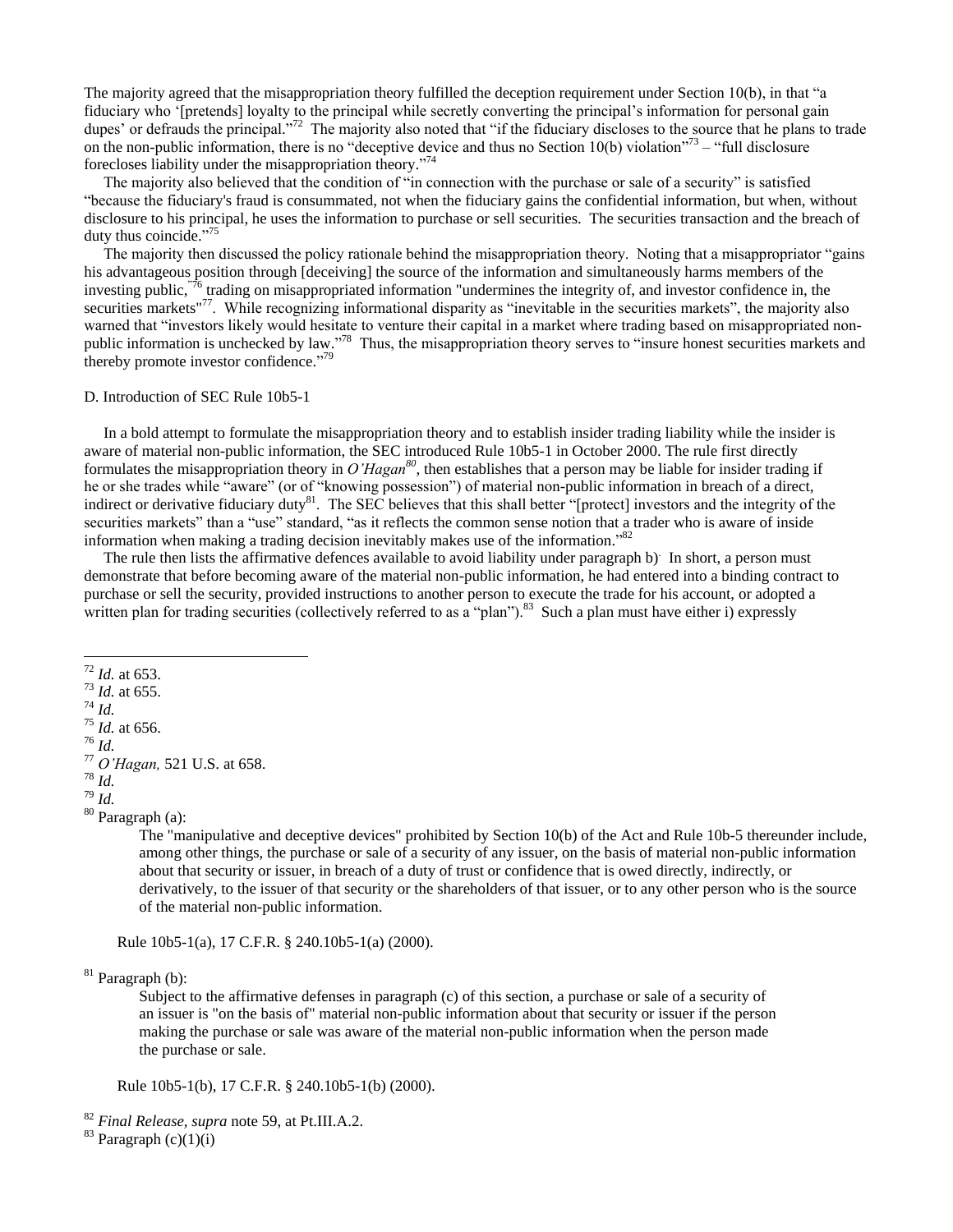specified the amount, price and date for the purchase or sale of securities, ii) provided a formula or algorithm for determining the amount, price and date, or iii) did not permit the person to exercise any subsequent control, provided that any other person with such control was not aware of material non-public information when doing  $\text{so}^{84}$ . The person must also demonstrate that the purchase or sale of securities occurred according to the plan,<sup>85</sup> provided that the plan has not been altered or deviated, and that the person has not entered into a corresponding or hedging transaction. Finally, the plan must have been entered into in good faith and not in an attempt to skirt the requirements of Rule 10b5-1.<sup>86</sup>

 Paragraph (c)(2) provides an affirmative defence to non-person entities (i.e. corporations) to liability under paragraph (b). In essence, it provides a defence if the individual who traded on behalf of the entity is not aware of material non-public information, or if the entity has enacted such schemes as "Chinese Walls" (preventing flow of material non-public information) or "Grey-Lists" (restrictions on trading on securities from certain firms) amongst its staff<sup>87</sup>.

Subject to paragraph (c)(1)(ii) of this section, a person's purchase or sale is not "on the basis of" material non-public information if the person making the purchase or sale demonstrates that: A. Before becoming aware of the information, the person had:

1. Entered into a binding contract to purchase or sell the security,

- 2. Instructed another person to purchase or sell the security for the instructing person's account, or
- 3. Adopted a written plan for trading securities;

Rule 10b5-1(c)(1)(i)(A), 17 C.F.R. § 240.10b5-1(c)(1)(i)(A) (2000).

#### 84 Paragraph  $(c)(1)(i)(B)$

 $\overline{a}$ 

The contract, instruction, or plan described in paragraph  $(c)(1)(i)(A)$  of this Section:

- 1. Specified the amount of securities to be purchased or sold and the price at which and the date on which the securities were to be purchased or sold;
- 2. Included a written formula or algorithm, or computer program, for determining the amount of securities to be purchased or sold and the price at which and the date on which the securities were to be purchased or sold; or
- 3. Did not permit the person to exercise any subsequent influence over how, when, or whether to effect purchases or sales; provided, in addition, that any other person who, pursuant to the contract, instruction, or plan, did exercise such influence must not have been aware of the material non-public information when doing so; and

Rule 10b5-1(c)(1)(i)(B), 17 C.F.R. § 240.10b5-1(c)(1)(i)(B) (2000).

 $85$  Paragraph (c)(1)(i)(C)

The purchase or sale that occurred was pursuant to the contract, instruction, or plan. A purchase or sale is not "pursuant to a contract, instruction, or plan" if, among other things, the person who entered into the contract, instruction, or plan altered or deviated from the contract, instruction, or plan to purchase or sell securities (whether by changing the amount, price, or timing of the purchase or sale), or entered into or altered a corresponding or hedging transaction or position with respect to those securities.

Rule  $10b5-1(c)(1)(i)(C)$ , 17 C.F.R. § 240.10b5-1(c)(1)(i)(C) (2000).

 $86$  Paragraph (c)(1)(ii):

Paragraph  $(c)(1)(i)$  of this section is applicable only when the contract, instruction, or plan to purchase or sell securities was given or entered into in good faith and not as part of a plan or scheme to evade the prohibitions of this section.

Rule 10b5-1(c)(1)(ii), 17 C.F.R. § 240.10b5-1(c)(1)(ii) (2000).

 $87$  Paragraph (c)(2):

A person other than a natural person also may demonstrate that a purchase or sale of securities is not "on the basis of" material non-public information if the person demonstrates that:

- i. The individual making the investment decision on behalf of the person to purchase or sell the securities was not aware of the information; and
- ii. The person had implemented reasonable policies and procedures, taking into consideration the nature of the person's business, to ensure that individuals making investment decisions would not violate the laws prohibiting trading on the basis of material non-public information.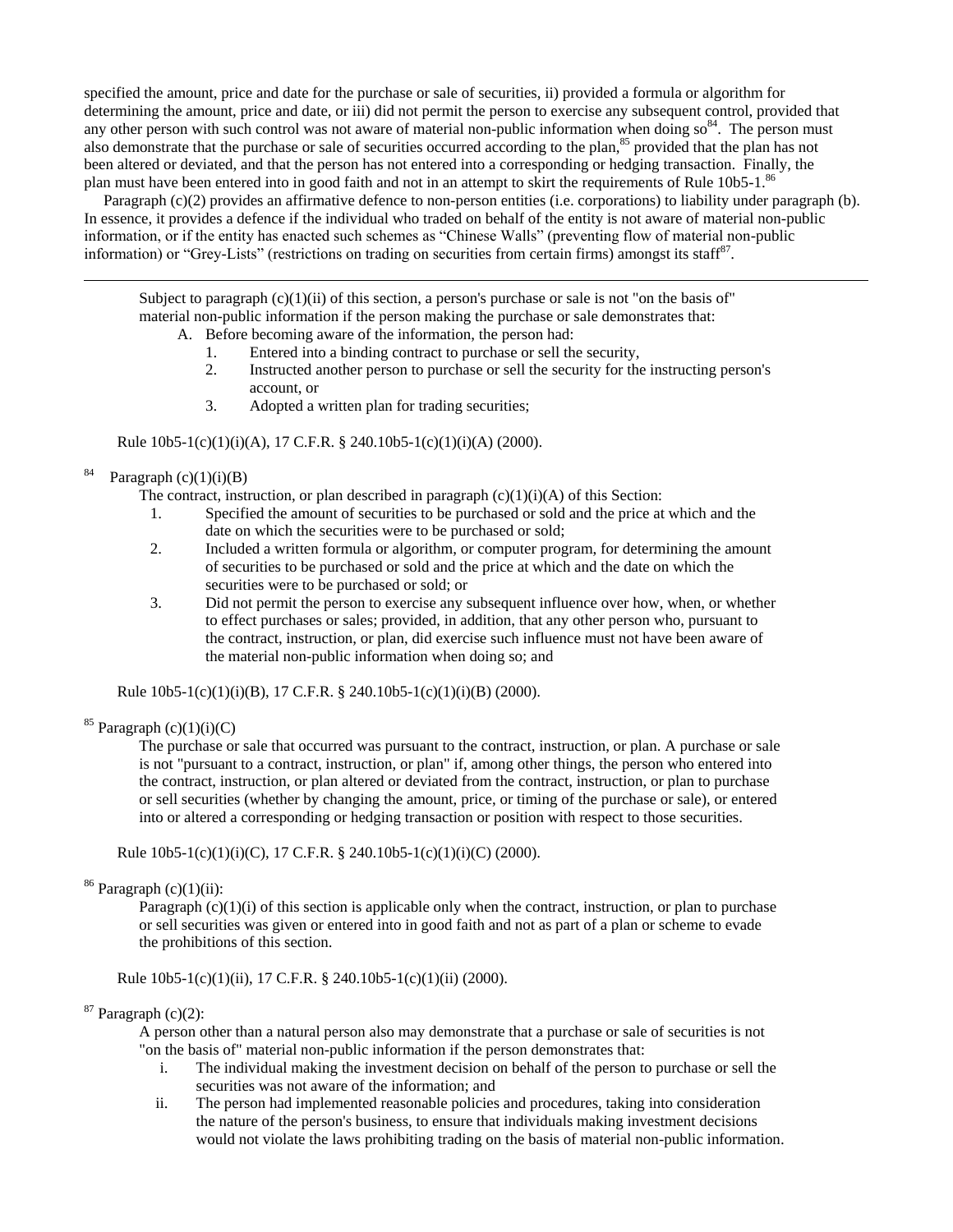# E. Comparison between O'Hagan, Rule 10b5-1 and Ontario Insider Trading Regulation

### *A. US Provisions in Agreement with Ontario Regulation*

A number of Rule 10b5-1 provisions have direct similarities in the Canadian system. The "awareness" standard in paragraph (b) closely resembles the "knowledge of" requirement under Section  $76(1)$  of the OSA. Both standards see a mere awareness or knowledge of material non-public information as adequate in imposing insider trading liability.

The affirmative defences under paragraph  $(c)(1)$  – that a purchase or sale was made pursuant to a binding contract, prior instructions or written plan that has been entered before the trader had knowledge of material non-public information – are congruent with the defences provided under Sections 175(2)(b) and (c) of the OSA, which permits purchase or sale pursuant to some "automatic plan" or "legally binding obligation"<sup>88</sup> "prior to the acquisition of knowledge of the material fact or material change<sup>89</sup>. Paragraph  $(c)(1)$  goes into greater depth by requiring that the plan either specify the amount, price and date of the transaction, include a formula or algorithm for determining the price, or restrict any exercise of influence to persons who are not aware of material non-public information. While Sections 175(2)(b) and (c) may not have included such specific requirements for its automatic plans, it is highly unlikely that the OSC would consider any less rigorous plan, or any plan which permits modification by a special-relationship person, as "automatic".

Meanwhile, the affirmative defences under paragraph  $(c)(2)$  are equivalent to those under Sections 175(1) and 175(3) of the OSA. Both are only available to non-natural persons (companies or other entities), and either require the trader to have no knowledge of material non-public information, or that the entity to have implemented "reasonable policies and procedures‖ to prevent insider trading violations (i.e. Chinese Walls, grey lists). An important distinction, however, is that the defences under Section 175(3) are partial and only serve as evidence that the entity has sustained the burden of proof under Section 175(1) Meanwhile, paragraph (c)(2)(ii) provides a complete defence when "reasonable policies and procedures‖ are implemented. Nevertheless, since both defences lead to the same objective – that individuals trading on behalf of the entity are unaware of material non-public information – there is no pressing need to replace the more rigorous Ontario standard with its 10b5-1 counterpart.

# *B. US Provisions in Disagreement with Ontario Regulation*

The *Chiarella* fiduciary and the O'Hagan misappropriation (together referred to as the "fiduciary duty") theories cover a large subset of OSA "special relationship persons". Traders who did not breach or have no fiduciary duty with the information source and tippees who were tipped by tippers who did not receive a personal benefit remain outside of the ―fiduciary duty‖ theory's reach. Nevertheless, the two sets of regulations diverge significantly in their formulation of insider trading liability. The American "fiduciary duty" theory relies on finding a deceptive breach in the fiduciary link between persons on the information flow (issuer  $\rightarrow$  insider/tipper (information source)  $\rightarrow$  misappropriator/tippee). Meanwhile, Ontario's "special relationship" formulation requires two findings – a flow of inside information from the issuer to the ultimate trader, and evidence that each tippee is aware that his/her tipper is a special relationship person.<sup>90</sup> Fiduciary relationships play no part in Ontario insider trading regulation. Given the higher burden faced by regulators when proving the existence of a fiduciary duty between individuals, it may be argued that Ontario regulators face fewer obstacles when compared to their American counterparts.

### PART III – OVERVIEW OF INSIDER TRADING REGULATION IN THE UNITED KINGDOM

Insider trading is regulated in the United Kingdom under both the Criminal Justice Act of 1993 ("CJA")<sup>91</sup> and the Financial Services and Markets Act 2000 ("FSMA").<sup>92</sup> Since this paper only discusses civil regulation in Ontario, discussion regarding British regulations is restricted to the civil regulations under the FSMA. The FSMA is also the primary weapon

> These policies and procedures may include those that restrict any purchase, sale, and causing any purchase or sale of any security as to which the person has material non-public information, or those that prevent such individuals from becoming aware of such information.

Rule 10b5-1(c)(2), 17 C.F.R. § 240.10b5-1(c)(2) (2000).

<sup>88</sup> *Supra* note 29.

<sup>89</sup> *Supra* note 30.

<sup>90</sup> INSIDER TRADING TASK FORCE, *supra* Note 3, at 39.

<sup>&</sup>lt;sup>91</sup> Criminal Justice Act, 1993, c. 36,  $\frac{2}{3}$ .61(1) (section delineating criminal law on insider trading).

 $92$  Financial Services and Markets Act, 2000, c. 8, § 1(1).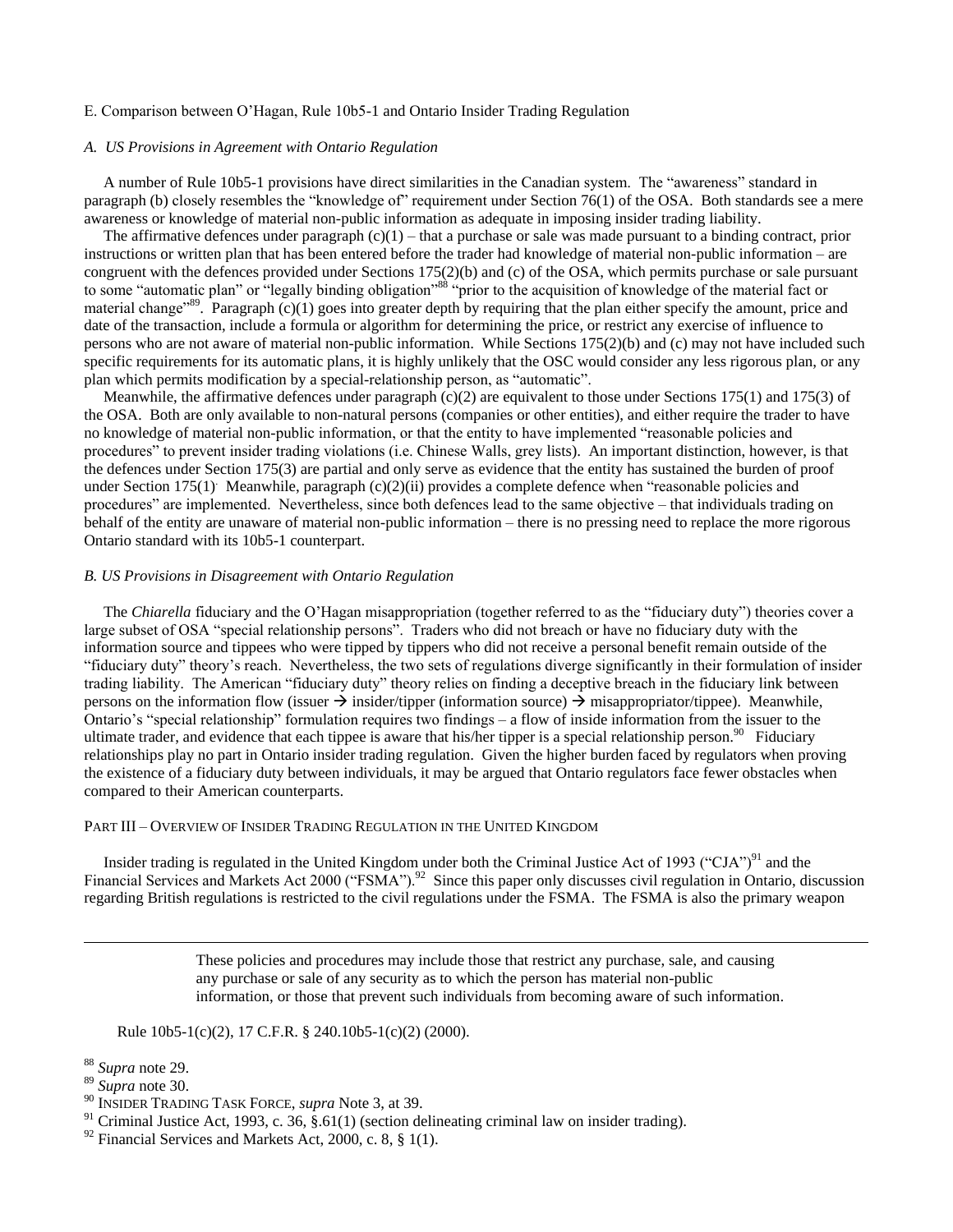used by the British regulatory agency – the Financial Services Authority ("FSA") – in prosecuting insider trading given the overly high standards required by the CJA.<sup>93</sup>

 The current formulation of British insider trading regulation is primarily based on the requirements of the European Commission's Market Abuse Directive ("MAD"), implemented on July 1, 2005.<sup>94</sup> In particular, Section 118 of the FSMA directly regulates three types of the misuse of information (behaviour based on information not generally available to market users)<sup>95</sup> – Section 118(2) insider dealing, Section 118(3) improper disclosure, Section 118(4) misuse of information (legacy, catch-all offence). Section 118(2) insider dealing and Section 118(3) improper disclosure are very similar to the corresponding OSA regulations on insider trading – both regulate insider trading by prohibiting a specific list of activities (or the "specific conduct" approach).

# *A. Market Abuse and Insider Dealing*

Section 118(1) of the FSMA defines market abuse. It was introduced in 2005 in light of the implementation of MAD:

### Section 118

(1) For the purposes of this Act, market abuse is behaviour (whether by one person alone or by two or more persons jointly or in concert) which--

(a) occurs in relation to--

(i) qualifying investments admitted to trading on a prescribed market,

(ii) qualifying investments in respect of which a request for admission to trading on such a market has been made, or

(iii) in the case of subsection (2) or (3) behaviour, investments which are related investments in relation to such qualifying investments, and

(b) falls within any one or more of the types of behaviour set out in subsections (2) to (8). <sup>96</sup>

Insider trading, or insider dealing, is defined under Section 118(2) of the FSMA:

# Section 118(2)

The first type of behaviour is where an *insider* deals, or attempts to deal, in a qualifying investment or related investment *on the basis* of *inside information* relating to the investment in question. (emphasis added)<sup>97</sup>

 The *italicized* terms are the most contentious terms of this section and are further defined in Section 118B of the FSMA. The term "insider" is defined as follows:

### Section 118B

For the purposes of this Part an insider is any person who has inside information--

(a) as a result of his membership of an administrative, management or supervisory body of an issuer of qualifying investments,

(b) as a result of his holding in the capital of an issuer of qualifying investments,

(c) as a result of having access to the information through the exercise of his employment, profession or duties,

(d) as a result of his criminal activities, or

(e) which he has obtained by other means and which he knows, or could reasonably be expected to know, is inside information.<sup>98</sup>

The FSA, in its Market Abuse Rulebook ("MAR"), views that a person could be "reasonably expected to know' that information in his possession is inside information if a normal and reasonable person in the position of that person would both (a) know that the person from he received it is an 'insider', and (b) know that it is inside information".  $\frac{99}{10}$  This guidance reveals that the FSMA's definition of insider covers not only tippees, but also the bystander who becomes privy to inside information, knows that his information is material and non-public, and knows that the information source

 $\overline{a}$ 

 $97$  Financial Services and Markets Act, 2000, c. 8, § 118(2).

<sup>93</sup> ALASTAIR HUDSON, SECURITIES LAW 782 (1<sup>st</sup> ed. 2008).

<sup>94</sup> *Id.* at 780.

 $^{95}$  MICHAEL BLAIR ET AL., FINANCIAL SERVICES LAW 393 ( $2<sup>nd</sup>$  ed. 2009).

 $96$  Financial Services and Markets Act, 2000, c. 8, § 118(1) (The terms "qualifying investments" and "related investments" are not defined within the Act. The term "Investment", however, is defined in § 22 and Sch.2 to the Act).

<sup>98</sup> Financial Services and Markets Act, 2000, c. 8, § 118B.

<sup>99</sup> MAR 1.2.8E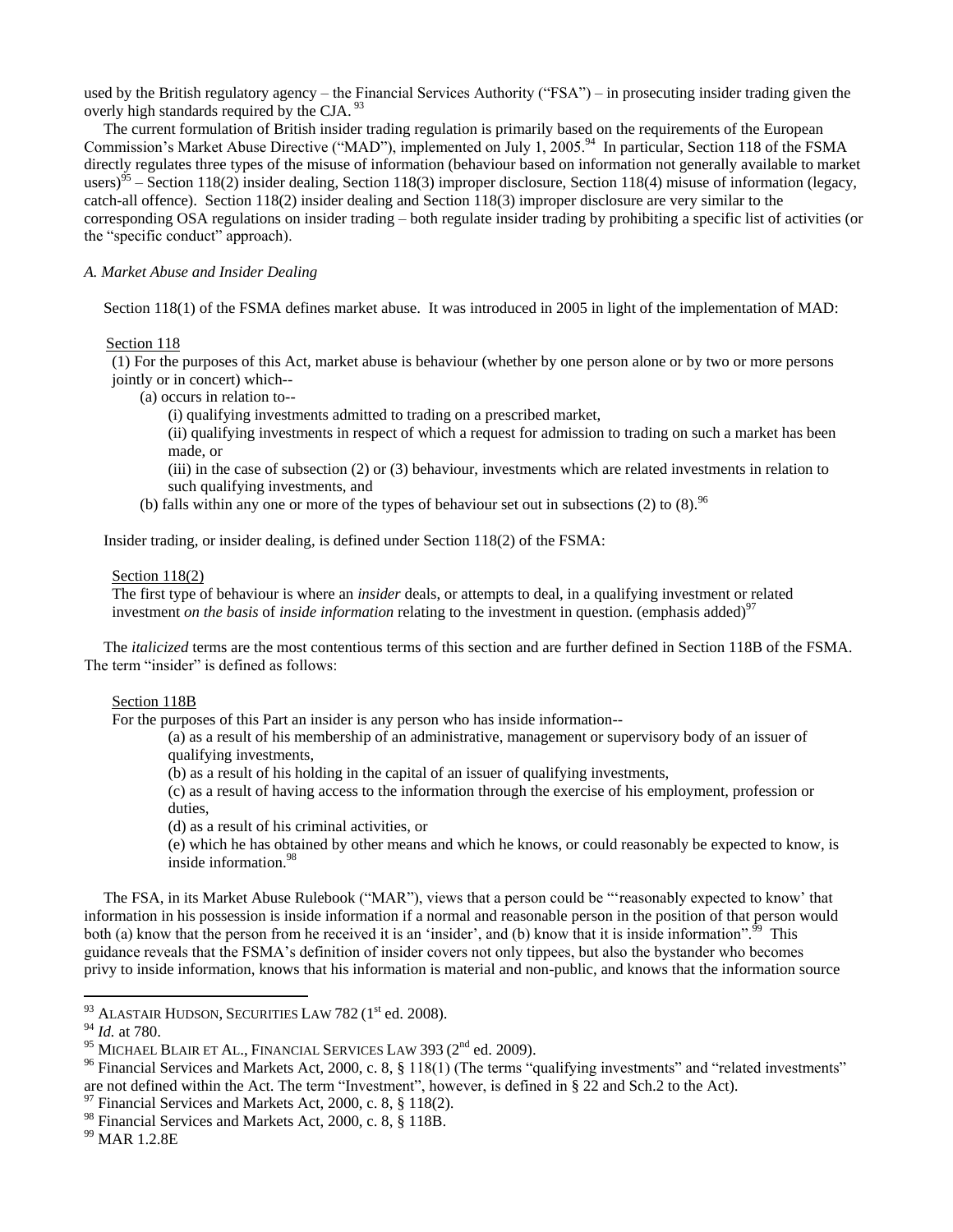is an insider of the company. Similar to the OSA, a natural defence also exists if the tippee does not and could not reasonably be expected to know that the information source is an 'insider'.

The definitions of insider and the clause "reasonably expected to know" form the core of the current British "person connection" regulatory paradigm on insider trading. Apart from including traditional corporate insiders (directors, senior management and substantial shareholders, etc) and constructive/temporary insiders (auditors, lawyers, underwriters, etc), it also includes any "outsider" who obtained inside information and knows, or could reasonably be expected to know, that it is inside information.

Meanwhile, MAR 1.2.9 indicates that the insider specified by Section 118B(a) to (d) "does not need to know that the information concerned is inside information."<sup>100</sup>

"Inside information", on the other hand, is defined by Section  $118C(2)$  of the FSMA:

### Section 118C

(2) In relation to qualifying investments, or related investments, which are not commodity derivatives, inside information is information of a precise nature which—

(a) is not generally available,

(b) relates, directly or indirectly, to one or more issuers of the qualifying investments or to one or more of the qualifying investments, and

(c) would, if generally available, be likely to have a significant effect on the price of the qualifying investments or on the price of related investments.<sup>101</sup>

A number of critics have argued that the phrase "not generally available" may be construed to include information obtained from securities research. This, in turn, will "chill" the market's incentive to research for information and analyze securities.<sup>102</sup> In light of this, the FSMA contains a safe harbour for information obtained from such research:

# Section 118C

(8) Information which can be obtained by research or analysis conducted by, or on behalf of, users of a market is to be regarded, for the purposes of this Part, as being generally available to them.<sup>103</sup>

The phrase "on the basis of" is not defined explicitly under the FSMA. However, the MAR indicates that a person's behaviour would be 'on the basis of' inside information where information is the reason for, or a material influence on, a decision to deal or attempt to deal. <sup>104</sup>

#### *B. Improper Disclosure*

 Introduced in 2005 in light of MAD, the second type of market abuse, improper disclosure, aims to achieve the objectives of Section 76(2) of the OSA and SEC Regulation FD – to prohibit issuer selective disclosure of material non-public information. Like OSA Section 76(2), it may also be used to prohibit tipping by corporate insiders or outsiders aware of such information. Improper disclosure is defined under Section  $118(3)$  as "where an insider discloses inside information to another person otherwise than in the proper course of the exercise of his employment, profession or duties."<sup>105</sup>A suggested acid test for the proper course of the exercise of his employment, profession or duties is whether or not the disclosure was part of the approved procedure on the market in question.<sup>106</sup>

 Similar to Section 76(2) and Regulation FD, it does not matter whether the recipient of the information intends to disseminate the information, to profit from the information, or to do nothing at all. Meanwhile, echoing Regulation FD, the MAR also points out that "selective briefing of analysts by directors of issuers or others who are persons discharging managerial responsibilities"<sup>107</sup> is an example of improper disclosure.

*C. Misuse of Information*

 $100$  MAR 1.2.9

<sup>&</sup>lt;sup>101</sup> Financial Services and Markets Act, 2000, c. 8, § 118B.

<sup>102</sup> HUDSON, *supra* note 93, at 803 – 804.

<sup>&</sup>lt;sup>103</sup> Financial Services and Markets Act, 2000, c. 8, § 118C.

<sup>104</sup> MAR 1.3.4E.

 $105$  Financial Services and Markets Act, 2000, c. 8, § 118(3).

<sup>106</sup> HUDSON, *supra* note 93, at 790.

<sup>107</sup> MAR 1.4.2E.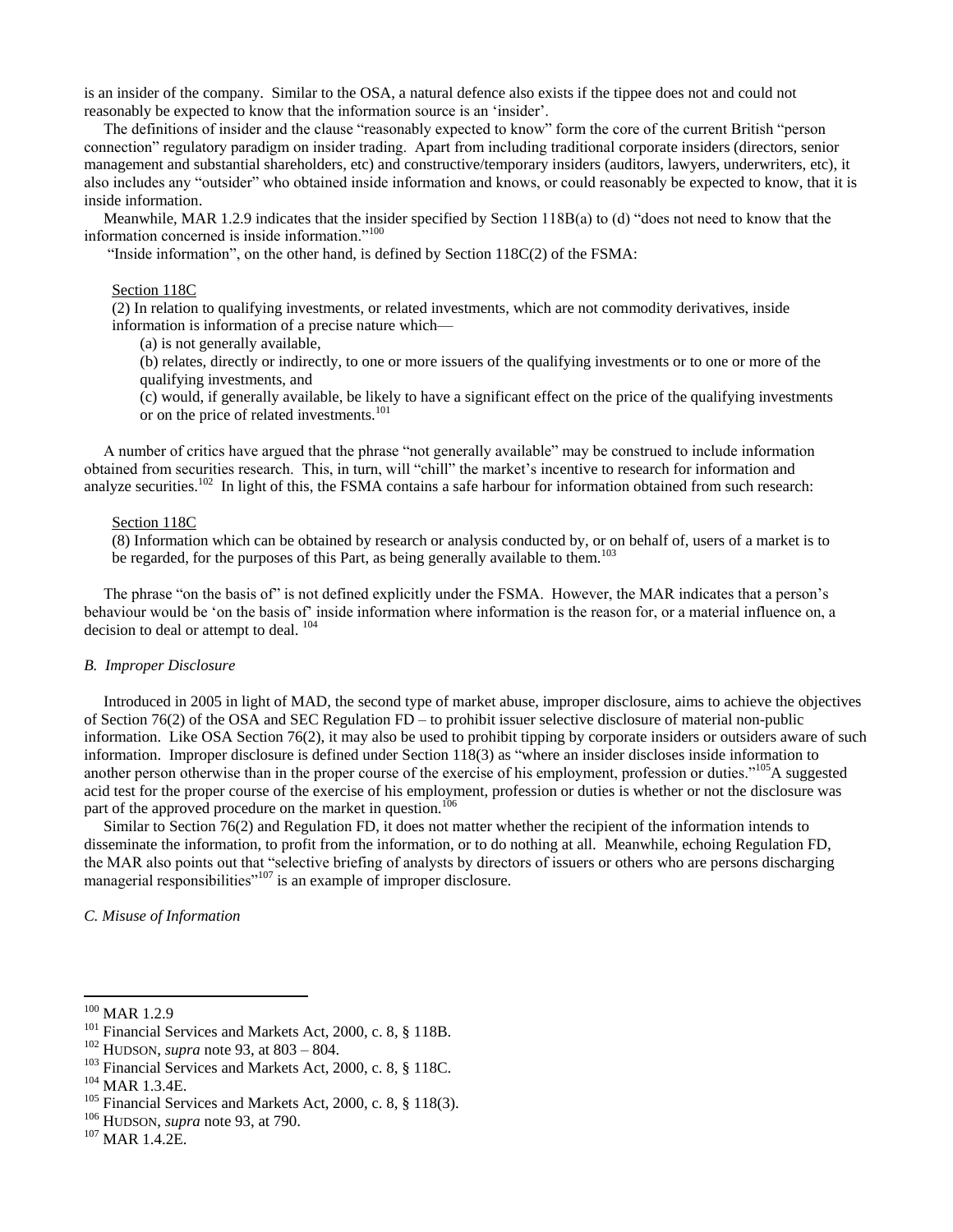The third type of market abuse, misuse of information, is a pre-MAD legacy offence that served the function of prohibiting insider dealing and improper disclosure before 2005.<sup>108</sup> Currently, it serves as a catch-all provision to regulate activities that may not be classified under insider dealing or improper disclosure. It is defined under Section 118(4) of the FSMA:

### Section 118

(4) The third is where the behaviour (not falling within subsection  $(2)$  or  $(3)$ )—

(a) is based on information which is not generally available to those using the market but which, if available to a regular user of the market, would be, or would be likely to be, regarded by him as relevant when deciding the terms on which transactions in qualifying investments should be effected, and (b) is likely to be regarded by a regular user of the market as a failure on the part of the person concerned to

observe the standard of behaviour reasonably expected of a person in his position in relation to the market.<sup>109</sup>

The term "regular user" is defined, in relation to a particular market, as "a reasonable person who regularly deals on that market in investments of the kind in question."<sup>110</sup> According to the MAR, a regular user would take the following factors into account in determining whether information is relevant:

- Extent to which the information is reliable
- Whether the information is new or fresh
- Whether any future developments will lead to a disclosure or announcement when they actually occur
- Whether there are any other material information which is already generally available to inform users of the market.<sup>111</sup>

Meanwhile, according to the MAR, a regular user would regard behaviour as failing to meet the expected standard if

- (1) The relevant information has to be disclosed in accordance with any legal or regulatory requirement
- (2) The relevant information is routinely the subject of a public announcement although not subject to any formal disclosure requirement
- (3) The behaviour is based on information relating to possible future developments…that will become a type within  $(1)$  or  $(2).$ <sup>112</sup>

The FSA has also, in a number of cases, adopted appropriate professional standards as the expected standard.<sup>113</sup>

 The provisions of this pre-MAD legacy offence differ from those of the post-MAD insider dealing and improper disclosure offences in a variety of ways. Firstly, the pre-MAD concept of "relevant information not generally available" is wider in scope than the post-MAD concept of "inside information." In particular, there is no requirement that the information would "likely to have a significant effect on the price of the qualifying investments or on the price of related investments".<sup>114</sup> Secondly, the post-MAD provisions require some specified action (i.e. dealing, disclosing), while the pre-MAD provisions simply requires "behaviour".<sup>115</sup> Thirdly, the legacy offence does not attempt to define or designate an "insider" – as long as the behaviour satisfies the requirements under  $(4)(a)$  and  $(4)(b)$ , it constitutes a misuse of information. This represents a pure "Parity of Information" and "Information Connection" insider trading regulatory paradigm. The lack of an insider requirement also allows the FSA to prosecute corporate insiders, constructive insiders, outsiders who breach their fiduciary duty to the information source, or outsiders who have no fiduciary duty to the information source but falls under the provisions of (4)(a) and (4)(b), for market abuse for their misuse of information.

The term "based on" in the provision above has been further defined by the Financial Services and Markets Tribunal (an independent body which hears references arising from decision notices issued by the FSA) in *Arif Mohammad v. FSA*, FSMT Case 037 (2005). The tribunal noted that "for conduct to be based on inside information it must be one of the reasons for the dealing...[but] need not be the only reason for the dealing."<sup>116</sup>

PART IV – MODELS FOR STRENGTHENING ONTARIO'S REGULATIONS

- <sup>113</sup> BLAIR, *supra* note 95, at 415.
- <sup>114</sup> *Supra* note 101.
- <sup>115</sup> *Supra* note 97.

<sup>108</sup> BLAIR, *supra* note 95, at 382.

<sup>&</sup>lt;sup>109</sup> Financial Services and Markets Act, 2000, c. 8, § 118(4).

<sup>110</sup> Financial Services and Markets Act, 2000, c. 8, § 130A(3).

 $111$  MAR 1.5.6.

<sup>112</sup> MAR 1.5.7.

<sup>&</sup>lt;sup>116</sup> Arif Mohammad v. FSA, FSMT Case 037 (2005).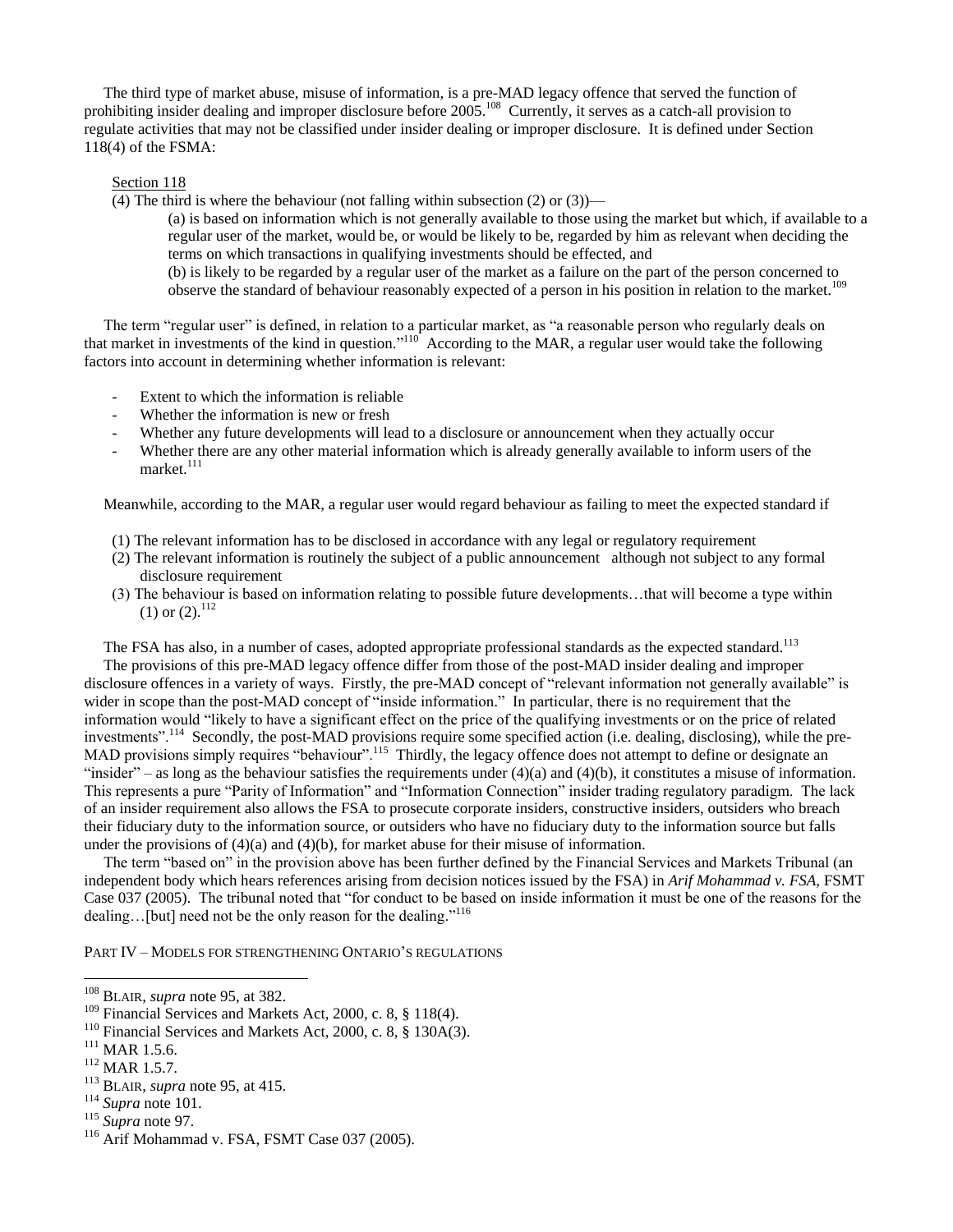The insider trading regulation strategies in the US and the UK provide a number of models for modifying Ontario's insider trading regulation. Primary differences in insider trading liability under them are listed in Table 1 in the appendix.

 The following two sub-sections will critically examine these models, and analyze whether Ontario should adopt them fully or partially, or not adopt them at all. The evaluation criteria are simple – any new regulation should be fair and unambiguous, yet flexible enough to reasonably reduce the burden of proof currently faced by the OSC in proving an insider trading violation.

### *A. United States*

 The decisions of the landmark cases *Chiarella, Dirks* and *O'Hagan* have constructed insider trading liability under the framework of fiduciary duty. Instead of defining insider trading under specific activities, this "fiduciary duty" approach allows the SEC and the courts to flexibly adapt its arguments to each situation. Furthermore, this approach encapsulates insider trading and tipping under securities fraud and thereby attaches a victim to the trader's or tipper's actions. This effectively counters the common argument that insider trading and tipping are victimless crimes and thus should not be policed.<sup>117</sup>

Its flexibility, however, is also one of its weaknesses. Critics of the "fiduciary duty" approach have argued that the regulatory theories laid down in *Chiarella* and *O'Hagan* are both "underinclusive" and "overinclusive."<sup>118</sup> Since insider trading liability hinges on the trader's breach or derivative breach of fiduciary duty to the shareholders (*Chiarella)* or to the information source (*O'Hagan*), there would be no liability if the trader has no such fiduciary duty or if the trader discloses his intention to trade based on material non-public information. In *SEC v. Switzer,* 580 F. Supp. 756 (W.D. Okla. 1984), a bystander who traded based on material non-public information he overheard cannot be charged with insider trading since he owed no fiduciary duty to the shareholders or to the information source, as the latter was unaware that Switzer overheard his conversation.<sup>119</sup> Meanwhile, in *Jensen v. Kimble*, 1 F.3d 1073 (10th Cir. 1993) and *McCormick v. Fund American Companies Inc.*, 26 F.3d 869 (9<sup>th</sup> Cir. 1994), the inside traders avoided insider trading liability by "explicitly inform[ing] the other part[ies] of [their] failure to disclose [material, non-public information.]"<sup>120</sup> Since these traders have disclosed their failure to disclose, they cannot be charged with insider trading under S 10(b) of the Exchange Act as they have not deceived anyone (note: this stems from the "deceptive device" requirement under that section of the Act).

 Conversely, the fiduciary duty requirement has also been viewed as overinclusive, or overly expansive, in its reach. A strict reading of "deceptive device" under S 10(b) of the Exchange Act, along with the argument in *O'Hagan* that the securities trade "consummates" the deception, reveal that only a simple case of deception is needed to establish insider trading liability under the "fiduciary duty" approach. Consequently, a trader who has no knowledge of material non-public information, but has facilitated his trade with an act of deception or deceptive breach of fiduciary duty to shareholders or his source of information, may be charged with insider trading. Prakash points out two scenarios, and provides an example for each, in which this may occur:

1) ―[A]n individual can trade on misappropriated non-material, non-public information and still be found liable if her trade consummates a deception"<sup>121</sup>

Example: An accounting firm has a rule that prohibits its staff from trading on any information gleaned from its clients. If a staff secretly trades after becoming aware of some non-material, non-public information, he commits an act of deception against his firm (the information source) and can be charged with insider trading under the misappropriation theory – even if the information was non-material and non-public.

2) "One may trade on purely public information and still be liable" $122$ 

Example: A broker violates his firm's policy by secretly executing personal trades based on public information using a brokerage service other than that provided by his firm. Since this constitutes an act of deception in connection with a securities transaction, the broker is liable for insider trading under the ruling in *O'Hagan*. Note that, however, the broker has not misappropriated any information – he was trading based on public information.<sup>123</sup>

Prakash then points out that the government or private parties "could declare that liability attaches whenever someone engages in undisclosed trading that deceptively  $\ldots$  breaches a fiduciary duty"<sup>124</sup>. This removes the need to prove that the

<sup>123</sup> *Id.*

 $\overline{a}$ 

<sup>124</sup> *Id.* at 1545.

<sup>117</sup> JOHNSTON & ROCKWELL, *supra* note 6, at 280.

<sup>118</sup> Saikrishna Prakash, *Our Dysfunctional Insider Trading Regime,* 99 Columbia L.R. 1491, 1498 (2000).

<sup>119</sup> SEC v. Switzer, 580 F.Supp. 756, 766 (W.D. Okla. 1984).

<sup>120</sup> *Jensen v. Kimble*, 1 F.3d 1073, 1078 (10th Cir. 1993).

<sup>121</sup> Prakash, *supra* note 118, at 1537.

<sup>&</sup>lt;sup>122</sup> *Id.* at 1538.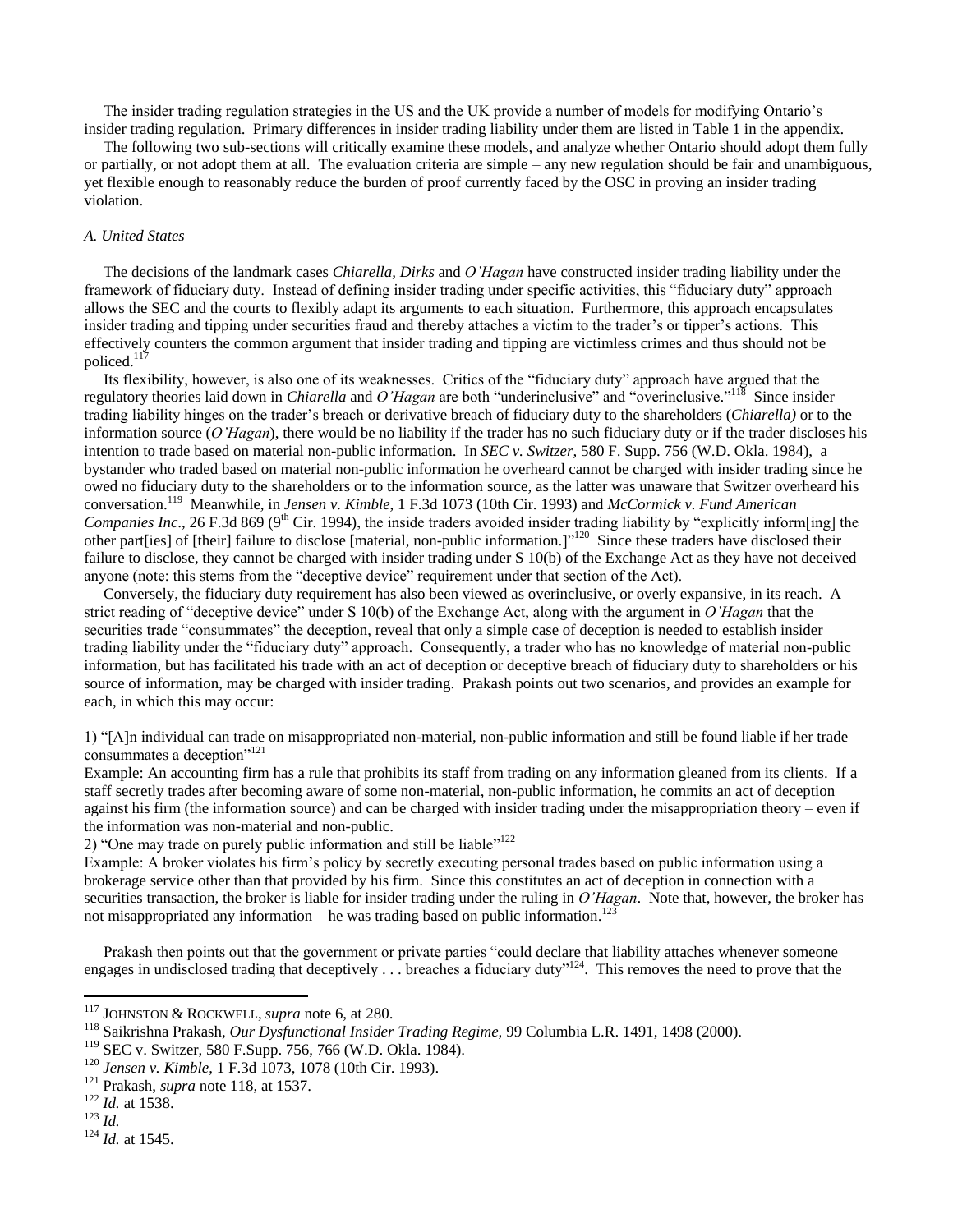trader was aware of material non-public information, and makes the government or the private party's case significantly easier to prove.<sup>125</sup> Although such a situation is unlikely, it remains a possible danger to innocent traders who have no intention to trade on material non-public information. In addition, since Rule 10b5-1 is promulgated on the basis of *Chiarella, Dirks* and *O'Hagan*, it is also susceptible to the aforementioned problems.

 Cox et al. have raised questions as to how the misappropriation theory may be applied to misappropriators who tip instead of trade. In this case, the misappropriator's breach occurs before the trading, and hence may not be congruent with the *O'Hagan* observation that a fraud is "in connection with" a purchase or sale when the breach "coincides" with the trading. <sup>126</sup> The Second Circuit, in *United States v. Falcone*, 257 F.3d 226 (2d Cir. 2001), has dismissed this question by arguing that the ―O'Hagan's requirement that the misappropriated information ‗ordinarily' be valuable ‗due to its utility in securities trading' appears to be a more generally applicable factor in determining whether Section  $10(b)$ 's 'in connection with' requirement is satisfied."<sup>127</sup> It remains to be seen whether the same standard would be applied in the other circuits or in future Supreme Court rulings.

Furthermore, within the context of the *Falcone* decision, should the 'personal benefit' test articulated under *Dirks* be applied to the tipping misappropriators?<sup>128</sup> The courts are split on this question. Some courts (the First Circuit in *SEC v*. *Sargent*, 229 F.3d 68 (1st Cir. 2000) and the District Court for the Southern District of New York in *SEC v. Willis*, 777 F. Supp. 1165 (S.D.N.Y. 1991)) have argued that the 'personal benefit' test is only applicable in cases where there is a fiduciary duty to disclose to shareholders whose shares are being traded. Going even further, the Second Circuit, noting that the misappropriation theory is rooted under a "business property protection" rationale, ruled in *United States v. Libera*, 989 F.3d 586 (2d Cir. 1993) that it was not even necessary for the misappropriating tipper to know that his breach would lead to the trading by the tippee. However, the Eleventh Circuit, in *SEC v. Yun,* 327 F.3d 1263 (11th Cir. 2003), noted that throwing out the 'personal benefit' test is absurd and would "impose liability more readily for tipping than trading  $\dots$  undermin[ing] the Supreme Court's rationale for imposing the benefit requirement in the first place: the desire that a tip rises to the level of a trade."<sup>129</sup>

 Meanwhile, the application of the misappropriation theory for cases involving multiple layers of tippee trading (or "remote tippee" trading) also lacks sufficient case law guidance. In *SEC v. Musella*, 678 F. Supp. 1060 (S.D.N.Y. 1988), the District Court for the Southern District of New York ruled that several policemen who traded based on material, non-public information received from another officer, who in turn received the information from a law firm employee (the policemen had no knowledge regarding the identity of the source) were still liable under the misappropriation theory since they have made a "conscious and deliberate choice" to not ask their tipper about the source and that they "at the very least . . . should have known that fiduciary duties were being breached."<sup>130</sup> Whether such an argument would be accepted by other courts is crucial, as many "modern" insider trading cases involve a web of tippers and tippees who may only have scant knowledge of the initial breach of fiduciary duty by the source of the information.

In addition to the "fiduciary duty" regulation strategy, the SEC's fomulation of Rule 14e-3 has also came under intense scrutiny. Major criticism levelled against Rule 14e-3 points to the fact that it is only applicable to tender offers. In *Switzer* noted above, the bystander would have triggered liability under Rule 14e-3 should the transaction on which he based his trade was a tender offer instead of a merger.<sup>131</sup> Meanwhile, in *United States v. Chestman*, 947 F.2d 551 (2d Cir. 1991), the defendant was criminally convicted under Rule 14e-3 based on solely the fact that he knowingly traded based on material, non-public information related to a tender offer obtained from an insider source. However, since his tipper did not obtain a personal benefit from his communication of material, non-public information, Chestman was not liable under Rule 10b-5.<sup>132</sup> Nevertheless, the unfairness in the application of the law is glaringly evident across these two cases – the conviction of Chestman and the exoneration of Switzer depended solely on the nature of the deal underlying their trades – and blatantly runs against the principles of securities regulation to treat similar market participants fairly.

 In summary, the state of constant flux and uncertainty surrounding US insider trading regulations makes it an entirely unsuitable candidate for adoption in Ontario. Nonetheless, it must be noted that the "fiduciary duty' regulation strategy has allowed the SEC to launch over 391 insider trading actions in the period between 1995 and 2005 – substantially more than any other developed country.<sup>133</sup> This is likely a testament to the SEC's prowess in enforcing insider trading regulation, to be further explored in Part V below.

 $\overline{a}$ 

<sup>131</sup> Marc I. Steinberg, *Insider Trading, Selective Disclosure, and Prompt Disclosure*, 22 U. Pa. J. Int'l Econ. L. 365, 644 (2000).

<sup>133</sup> UPTAL BHATTACHARYA, ENFORCEMENT AND ITS IMPACT ON COST OF EQUITY AND LIQUIDITY OF THE MARKET 155 (2006) (a report commissioned by the Task Force to Modernize Securities Legislation in Canada).

<sup>125</sup> *Id.*

<sup>126</sup> COX ET AL., *supra* note 56, at 906.

<sup>127</sup> United States v. Falcone, 257 F.3d 226, 233 (2d Cir. 2001).

<sup>128</sup> COX ET AL., *supra* note 56, at 906.

<sup>&</sup>lt;sup>129</sup> SEC v. Yun, 327 F.3d 1263, 1278-1279 (11<sup>th</sup> Cir. 2003).

<sup>130</sup> SEC v. Musella, 678 F. Supp. 1060, 1063 (S.D.N.Y. 1988).

<sup>132</sup> Steinberg, *supra* note 131, at 646.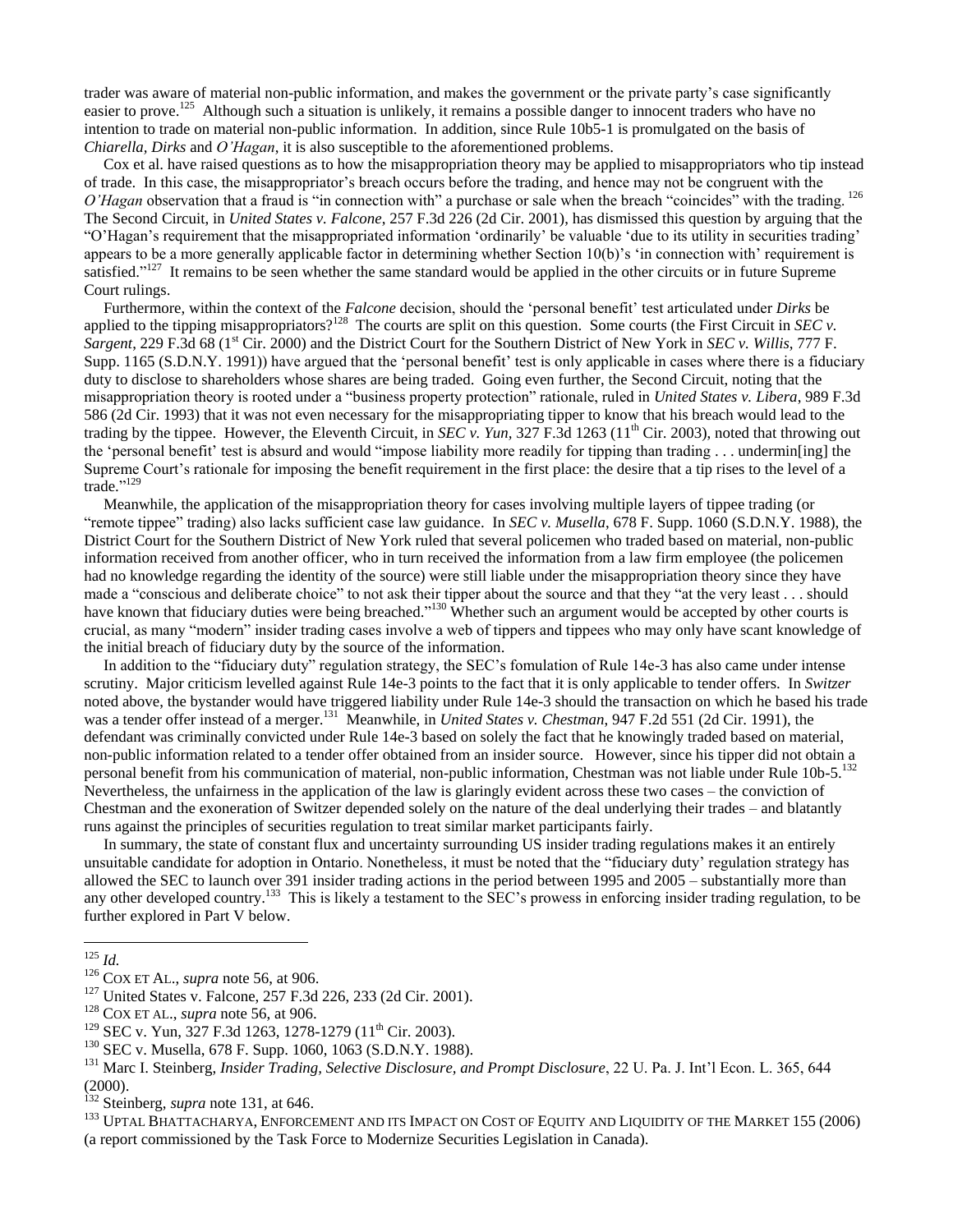### *B. United Kingdom, Post-MAD*

 The United Kingdom market abuse provisions regarding insider dealing and improper disclosure are very similar to the corresponding OSA regulations. The insider dealing offence under Section 118(1) of FSMA is almost equivalent to that under Section 76(1) of the OSA. Both mandate that insiders (or special relationship persons) may not trade on the basis of inside information. However, while the FSA must prove that the insider has been materially influenced by the inside information (and would not have traded otherwise) in order to satisfy "on the basis of", the OSC merely has to prove that the insider is aware of the inside information. Although the FSA's standard of proof is lower than that for a "use" of the inside information (which proved to be extremely difficult to prove in Ontario in the past), it is still higher than that of the OSC's "awareness" requirement and may pose a difficulty in combating insider trading.

The FSMA definition of the term "insider" is also equivalent to the OSA definition of "special relationship person". Although the two definitions are not "equal" (the FSMA definition lacks a clause extending the definition to a "prior special relationship", and the OSA definition lacks a clause extending to "criminal activities"), they both contain catch-all phrases (Section 118B (e), Section 76(5)(e)) that identify a person as an insider/special relationship person if he: (a) knows that the person from he received the information from (i.e. "tipper") is an insider/special relationship person, and (b) knows that it is inside information. Naturally, these catch-all phrases provide a defence if the person is unaware that the tipper is an insider/special relationship person. Both definitions also point towards a "person connection" paradigm – anyone, regardless of their occupation or fiduciary relationship with the issuer or the source of the information, can be caught under the insider/special relationship person umbrella if they meet the requirements in Section 118B or Section 76(5).

The FSMA definition of the term "inside information" in FSMA Section  $118C(2)$  is also equivalent to the OSA definition of a material fact or material change in NP 51-201. Both definitions require the information to have a significant effect on the price of the security, to relate to a particular issuer, and to not be disclosed or disseminated. One difference remains – the OSA does not contain a safe harbour for information that is derived through research or analysis. However, given the vibrant atmosphere of securities research and analysis in Ontario, it appears that the province's regulatory paradigm has not chilled the market's incentive to perform research. As a result, it is not necessary for Ontario to adopt this safe harbour.

The FSMA's definition of improper disclosure is almost identical to the "tipping" offence under Section 76(2) of the OSA, albeit with a different focus. The FSMA's definition is aimed at selective disclosure, while the OSA is aimed at tipping. Nevertheless, either definition can be used to police selective disclosure or tipping. Furthermore, improper disclosure or tipping may be construed under the FSMA or OSA regardless of the intentions of the tippee – the mere sharing of material non-public information by the tipper is enough to trigger the offence.

 Unfortunately, the post-MAD regulations in the United Kingdom are as ineffective as the OSA's regulations in curbing insider trading. The FSA's own research shows that informed trading took place prior to 28.7% of takeover announcements of 2007, up from 24% in 2000.<sup>134</sup> Meanwhile, only three market abuse disciplinary actions were successfully concluded (i.e. resulted in a Final Notice) between 2006 and August 2008.<sup>135</sup> Echoing the opinion of the Insider Trading Task Force, this may have been the result of the "person connection" (i.e. identifying parties to the information flow) required by the post-MAD FSMA and the OSA in defining an "insider" or a "special relationship person". Such a connection is, according to the task force, difficult to prove and may have impeded the pursuit of insider trading actions.<sup>136</sup> Thus, Ontario should not adopt the post-MAD regulatory strategy in the United Kingdom as it presents no improvement over the existing strategy in the province.

### *C. United Kingdom, Pre-MAD*

As mentioned above, the pre-MAD insider trading offences in the United Kingdom are defined by the legacy "misuse of information" offence. This very generally-worded offence is aimed at catching any undesirable behaviour that is "based on information deemed relevant by a regular user when deciding the terms on which transactions in qualifying investments should be effected." As a result, it differs significantly from the Ontario and post-MAD UK regulatory strategies as it does not require a troublesome "person connection" burden of proof. As long as the person is acting on the basis of some material non-public information, and this act is considered to be a failure of the standard of behaviour reasonably expected of the person in his position in the market, the offence is satisfied. Such an "information connection" proof frees up the regulators from attempting to decipher the link between tippers and tippees in a suspected case of tipping and insider trading, or from determining the fiduciary relationships between parties to a flow of information.

 Meanwhile, the regular user test is a point of contention. On one hand, it frees up regulators from trying to fit a myriad of insider trading behaviour into a static set of defined prohibited activities. On the other hand, this flexibility also gives the regulator an extraordinary amount of control over what is relevant information, and what is a failure of standard behaviour.

<sup>134</sup> BLAIR, *supra* note 95, at 442.

<sup>135</sup> *Id.*

<sup>136</sup> INSIDER TRADING TASK FORCE, *supra* Note 3, at 39.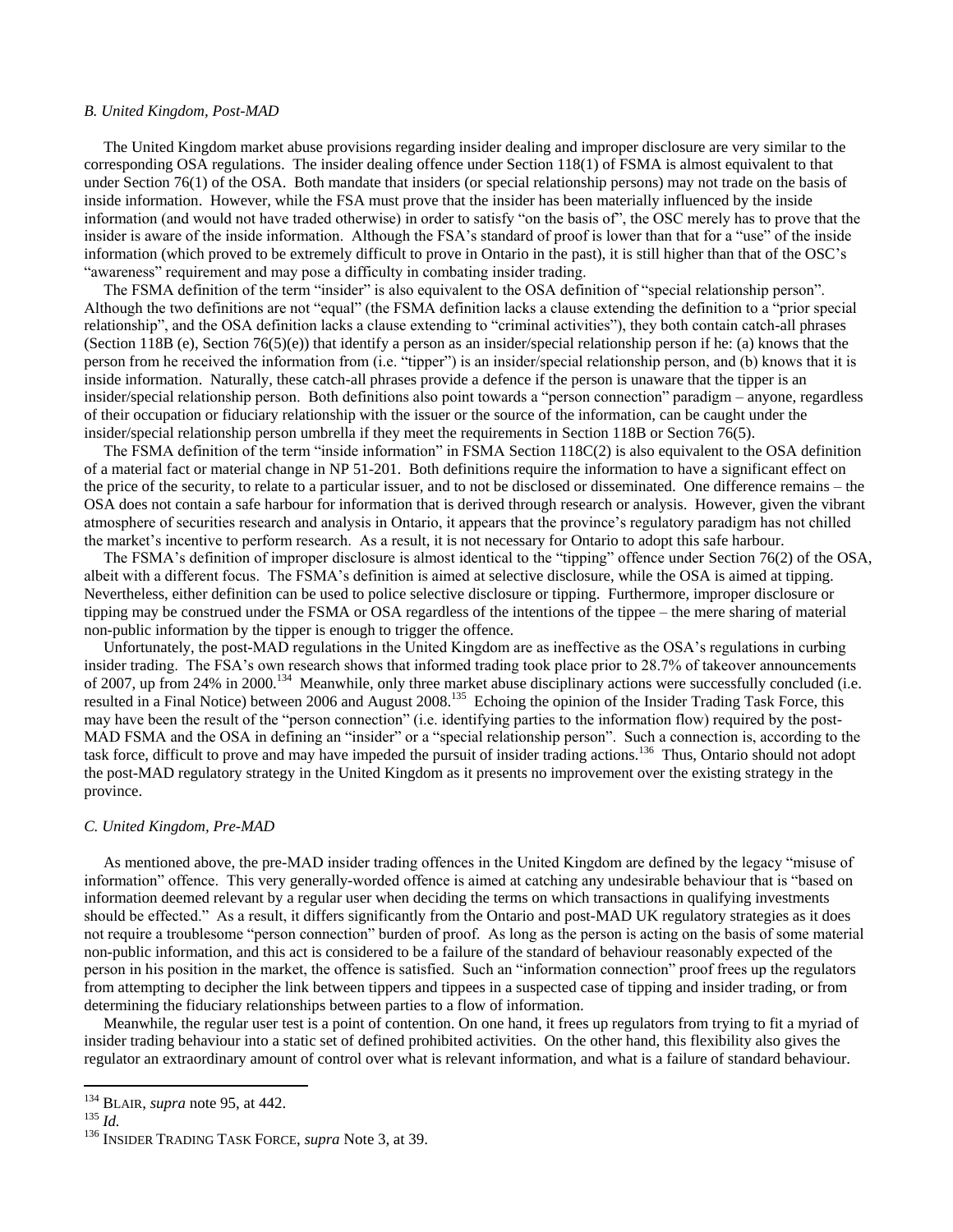Although, as noted above, the MAR provides extensive guidance as to factors (listing rules, professional standards, etc) affecting the "regular user" in his decisions, most of such factors would only apply to clear-cut cases (i.e. director purchasing shares ahead of announcing a gold discovery). However, more ambiguous scenarios (i.e. the bystander scenario in *Switzer*) may generate inconsistencies in ruling – especially when regulators are increasingly influenced by public and political pressure. Consequently, any Ontario adoption of the regular user test must be handled so that a common, defined set of ―relevant information‖ and ―substandard behaviour‖ is used for every situation. In fact, current Ontario regulation already performs this adequately – NP 51-201 and OSA Sections 76(1), (2) clearly delineates the criteria for, respectively, relevant information and failure of standard behaviour. There is thus little reason to change Ontario's regulation in these two specific areas.

The term "based on", again, requires the FSA to prove that the trader has been materially influenced by the inside information (and would not have traded otherwise). Since this applies a higher standard of proof than current Ontario regulations, this element of the misuse of information offence should not be applied.

 Perhaps not surprisingly, the pre-MAD regulatory strategy in the UK performs better than the post-MAD regulatory strategy. Between 2000 and 2004, the FSA successfully concluded (*note:* instead of initiated) 27 disciplinary actions for market abuse/misconduct and imposed total financial sanctions of £40 million.<sup>137</sup> As noted above, this higher rate of success probably owes to the ease in proving the "information connection" in the pre-MAD strategy.

 Summarizing the above findings, it can be seen that Ontario's current insider trading regulation is not inferior to those of the US or the UK. In fact, it is in a number of ways superior to the US and the UK regulations. Nevertheless, it is recommended that the province should change its definition of a "special relationship person" from one determined through a "person connection" to one determined through an "information connection". Specifically, Ontario should modify Section 76(5)(e) of the OSA to bring any person who becomes aware of a material, not generally disclosed, fact or change under the umbrella of "special relationship persons". Other changes are not necessary as they would not improve the current regulatory strategy. They would only increase the OSC's burden of proof, or would introduce new problems to the province's insider trading regulations.

While the "fiduciary duty" regulatory strategy in the United States has proven to be a very potent weapon against insider trading (as indicated by the large numbers of SEC actions since its introduction), transplanting the entire model of issuerinsider/source of information-tippee fiduciary duty to Canada may prove challenging. Not only will such a change require a re-write of Ontario's current legislation on insider trading, corporations and market investors must also incur additional costs to deal with such a large "fix" in their legal compliance requirements. Furthermore, the various "underinclusions", ―overinclusions‖ and complexities of the ―fiduciary duty‖ and misappropriation theories may introduce new ambiguity into Ontario insider trading regulations – something that is not desirable given its need for reform. Furthermore, the unfairness inherent in Rule 14e-3 means that it should certainly not be adopted in Ontario.

Of course, the proposed change to the definition of a "special relationship person" is not meant to be a panacea for all the ills and woes of Ontario's current regulations. Instead, it should serve as a "performance-enhancing drug" for the province's regulators by granting them wider parameters when policing insider trading violations.

# PART V – EFFICACY OF ENFORCEMENT

 As noted above, the SEC has been able to launch 391 insider trading cases from 1995 to 2005. In contrast, the OSC launched a meagre 11 insider trading cases during the same period.<sup>138</sup> Scaled by the number of listed firms, Bhattacharya (2006)'s study, commissioned by the Task Force to Modernize Securities Regulation in Canada, found that the SEC prosecuted 20 times more insider trading violations than the OSC, while exacting 17 times more in fines.<sup>139</sup> This trend has continued through the recent years – despite significant market downturns in 2008, the OSC did not commence any illegal insider trading proceedings.<sup>140</sup> Meanwhile, the SEC commenced 61 insider trading proceedings in the same year.<sup>141</sup> Echoing the evidence noted in Part IV above, the FSA's performance was also dismal – only three cases of market abuse were successfully concluded between 2006 and 2008. Although the United States does possess the largest and most sophisticated capital markets in the world, the number of insider trading actions in the UK and Ontario – home to the world's second and seventh largest stock exchanges – are disproportionately small. Such an observation is telling – despite the regulatory hurdles it faces in proving insider trading violations, the SEC has been much more vigorous in enforcing the regulations than the OSC or the FSA. The situation in Ontario is particularly worrying, as the province has recently seen a surge of M&A deals involving high-growth, early-stage resource  $\&$  energy firms. The resultant amplification of stock price volatility makes it particularly attractive to trade ahead of the market using material, non-public information.

<sup>137</sup> BLAIR, *supra* note 95, at 441.

<sup>138</sup> BHATTACHARYA, *supra* note 133, at 155.

<sup>139</sup> *Id.* at 156.

<sup>&</sup>lt;sup>140</sup> Martin Mittlestaedt, A world of difference on insider trading prosecutions, The Globe and Mail, March 14, 2011, <http://www.theglobeandmail.com/globe-investor/a-world-of-difference-on-insider-trading-prosecutions/article1941863/> .

<sup>&</sup>lt;sup>141</sup> SEC, SPOTLIGHT ON INSIDER TRADING, (June 1, 2011),<http://www.sec.gov/spotlight/insidertrading.shtml>.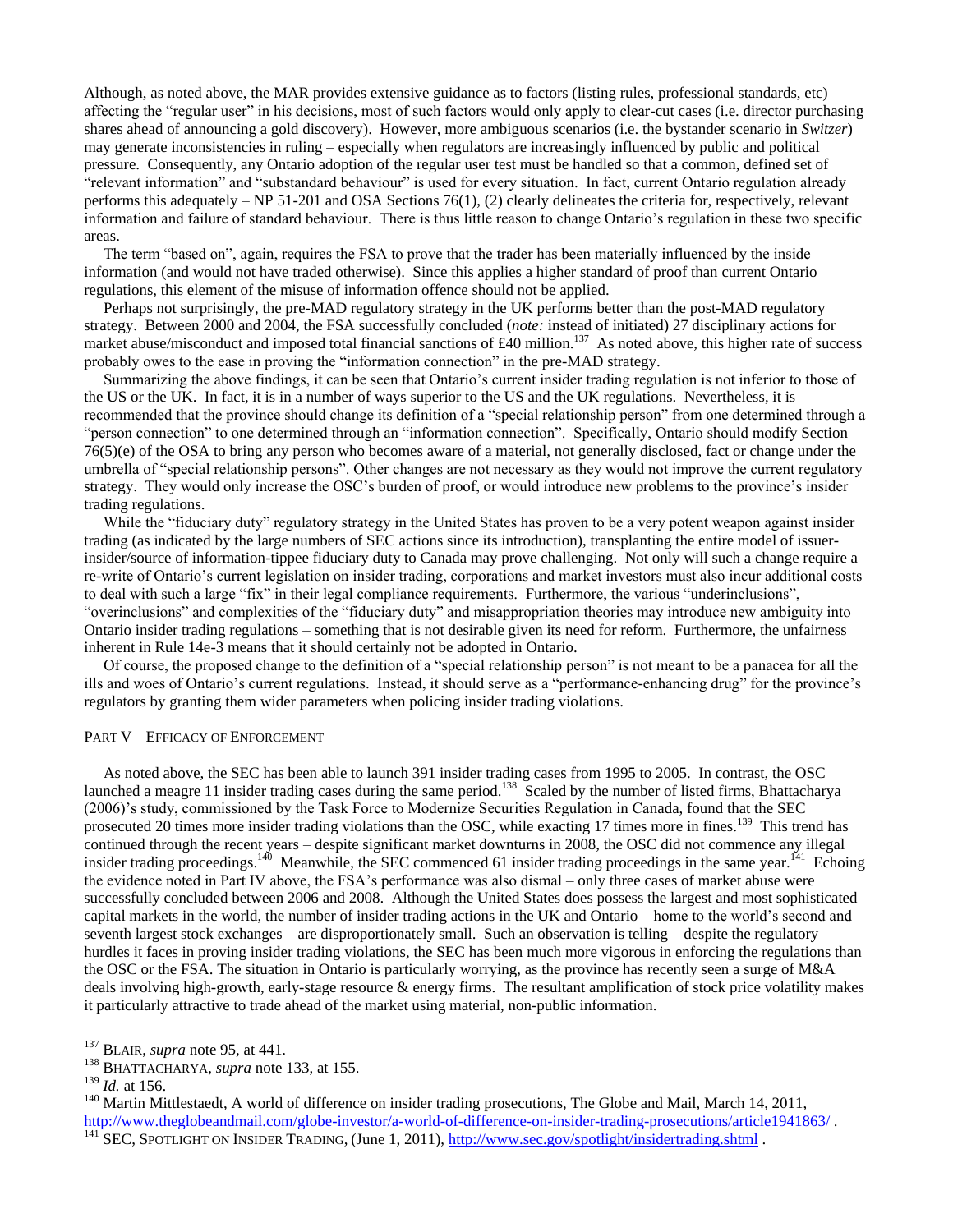Nevertheless, before we commence our discussion on how the OSC may step up its game against insider trading, we must examine whether the OSC should do so in the first place. The answer to this question from financial research is a resounding yes. Bhattacharya and Daouk (2005)'s study shows, "both theoretically and empirically, that sometimes no security law may be better than a good security law that is not enforced,"<sup>142</sup> and that insider trading prohibitions may satisfy these conditions. Their study also shows that the cost of equity actually increases in nations, which have enacted insider trading laws, but do not enforce them.<sup>143</sup> This in return would undervalue the equities in the nation and make it harder for firms to raise equity capital. Although this result holds only in emerging markets, and does not seem to significantly affect the Canadian market, the increasing number of Chinese, African and South American resource and energy issuers and market participants on the Toronto Stock and Venture Exchanges makes this result a potential threat to the exchanges' position as healthy and fair markets.

# *SEC's Enforcement Tactics*

 As the statistics above show, the SEC is a prime example of how securities regulators should enforce insider trading law. With a staff of 1100 in its enforcement division, the SEC diverts significant attention to the policing of insider trading and has accordingly developed a large arsenal of weapons for the detection of suspicious trading and the identification of the corresponding traders.<sup>144</sup> The SEC also coordinates actively with the exchanges, various other regulatory agencies, the FBI and the Justice Department in the detection and prosecution of illegal insider trading. Sophisticated computer analysis dedicated to link up traders with their history of personal networks and connections, enabling the identification of all persons who both traded and had some contact with the source of the information. In order to encourage whistleblowing, the SEC was also granted authority from 1988 to 2010 to pay bounties to persons who provide information leading to the imposition of a civil penalty on a person for insider trading, with the informant eligible to receiving up to 10% of the penalty collected.<sup>145</sup> In 2010, the SEC also announced a new "cooperation policy", where the Commission, in exchange for information that provides "material assistance" to its law enforcement efforts, will consider lesser sanctions in appropriate cases.<sup>146</sup> As such, the SEC Enforcement Division has been receiving hundreds of thousands of complaints and tips from market participants each year. <sup>147</sup>

# *OSC's Enforcement Record*

 The OSC's current enforcement regime is clearly lacking in vigour when compared to that of the SEC. As of late 2010, the Canadian newspaper *Globe and Mail* reported that the OSC's insider trading team, already the largest of the 3 specialized investigation units within its enforcement department, is only composed of 14 individuals.<sup>148</sup> Its status as a provincial regulator (unlike the SEC, which is a national regulator) also prevents it from engaging in actions across provincial borders. The same *Globe and Mail* report also cites cases where the police have been reluctant to cooperate with the OSC on enforcing securities laws, citing other priorities.<sup>149</sup> Unlike the SEC, the OSC also fails to quickly dispatch cases to the courts or administrative tribunals – as a prior Chairman of the OSC noted "Canadian cases are often allowed to drag on to the detriment of all parties."<sup>150</sup> Meanwhile, although the OSC has a "credit for cooperation" policy similar to that of the SEC in place since 2002,<sup>151</sup> the lack of any potential rewards for whistleblowers makes it less likely for whistleblowers to sound alarms on insider trading.

 Nevertheless, after years of public complaints of blatant insider trading ahead of major corporate deals, the OSC has finally taken action to step-up its insider trading enforcement efforts. 2010 saw the introduction of the OSC's new in-house

 $\overline{a}$ 

<sup>147</sup> SEC*, supra* note 144.

<sup>142</sup> BHATTACHARYA, *supra* note 133, at 152.

<sup>143</sup> *Id.*

<sup>&</sup>lt;sup>144</sup> SEC, TESTIMONY CONCERNING SECURITIES LAW ENFORCEMENT IN THE CURRENT FINANCIAL CRISIS BEFORE THE UNITED STATES HOUSE OF REPRESENTATIVES COMMITTEE ON FINANCIAL SERVICES (March 20, 2009), <http://www.sec.gov/news/testimony/2009/ts032009ebw.htm> .

<sup>&</sup>lt;sup>145</sup> Rescission of Rules Pertaining to the Payment of Bounties for Information Leading to the Recovery of Civil Penalties for Insider Trading, Securities Exchange Act 1934, Release No. 62921 (September 21, 2010).

<sup>&</sup>lt;sup>146</sup> Policy Statement Concerning Cooperation by Individuals in Investigations and Related Enforcement Actions, Securities Exchange Act 1934, Release No. 61340 (January 19, 2010).

<sup>&</sup>lt;sup>148</sup> Janet McFarland, On the hunt for illegal insider trading, The Globe and Mail, February 25, 2011, <http://www.theglobeandmail.com/globe-investor/on-the-hunt-for-illegal-insider-trading/article1915227/>.  $\overline{^{149}}$ *Id.* 

<sup>150</sup> Mittlestaedt, *supra* note140.

<sup>&</sup>lt;sup>151</sup> OSC, OSC STAFF NOTICE 15-702 CREDIT FOR COOPERATION (June 28, 2002), [http://www.osc.gov.on.ca/en/SecuritiesLaw\\_sn\\_20020628\\_15-702.jsp.](http://www.osc.gov.on.ca/en/SecuritiesLaw_sn_20020628_15-702.jsp)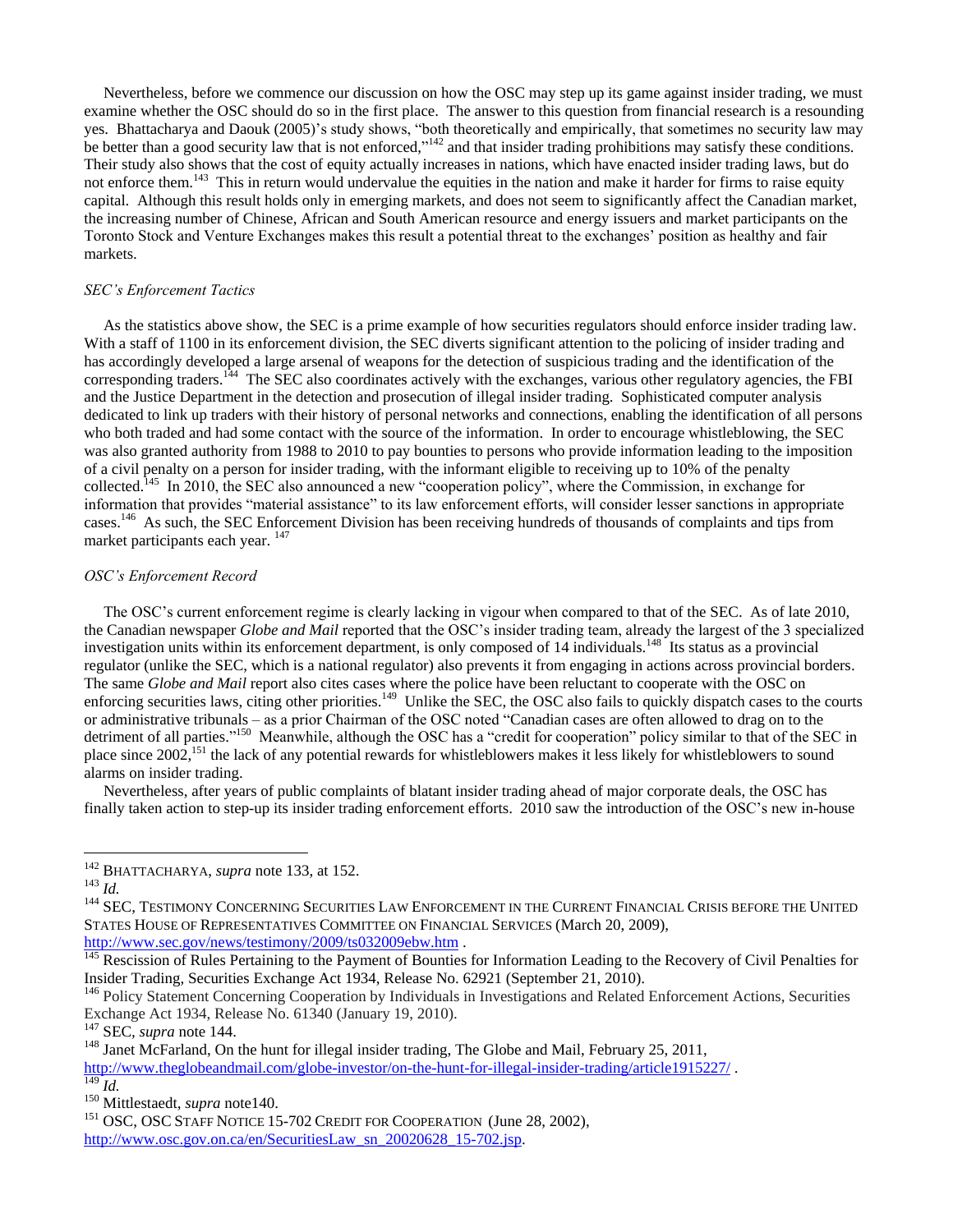detection platform, which aim to detect the webs of personal connections in a manner similar to that of the SEC.<sup>152</sup> The OSC intends to use it to aid in their attempt to crack down on tipping and trading by tippees. Meanwhile, in March 2011, a new OSC chairman has suggested that the Commission adopt SEC style settlements to speed up case flow, and expand its current cooperation policy to encourage more people to come forward to the Commission and settle cases.<sup>153</sup> However, unless additional resources are poured into expanding the OSC's personnel ranks and maintain its infrastructure on detecting insider trading, it is unlikely that such settlements and cooperation policies would be helpful in curbing insider trading. As long as the OSC remains (and/or retains a public impression as) a toothless tiger in catching illegal insider trading, inside traders and tippers have no reason to fear possible persecution and, likewise, would not surrender themselves to the authorities. Informants also see no incentive to submit complaints or tips absent any financial rewards for his/her deeds.

# *Improving Public Impression of the OSC – Crack Down on Hedge Fund Insider Trading*

 Assuming adequate resources are available, the OSC may attempt to quickly bolster its reputation as an enforcer by emulating the SEC in the latter's recent priority in policing insider trading by hedge funds. Since the mid-2000s, the SEC and Congress have been alarmed by studies that show hedge funds are responsible for engaging in widespread insider trading ahead of M&As.<sup>154</sup> Studies have also revealed that hedge funds are primarily responsible for "dramatic spikes in trading volume ahead of the announcement of corporate transactions".<sup>155</sup> Furthermore, unusual spikes in credit default swap fees and option trading volumes (typical instruments traded by hedge funds) ahead of major M&A and leveraged buyout transactions have also been tied to confidential meetings between bidders and company management that were subsequently disclosed – strongly suggesting that tipping and insider trading were responsible for these spikes.<sup>156</sup> The SEC has suggested that hedge fund managers are encouraged to commit insider trading by four major incentives: 1) intense competition amongst hedge fund managers (who charge much higher fees compared to other investment vehicles) in boosting their returns to attract more investors, 2) the hedge fund industry's prior lack of regulatory oversight (particularly in the debt and derivative markets), which has led to a lack of the information barriers that such oversight would normally spawn in larger financial institutions, 3) the hedge fund managers' close connections with company management, who in turn may be investors or investees of the fund, and 4) the far less transparent nature (as compared to equities) of the securities that hedge funds participate in (distressed debt offerings, OTC derivatives, etc).<sup>157</sup>

The SEC's actions against hedge fund insider trading have taken on two primary fronts: 1) "classic" insider trading and 2) insider trading with regards to "Private Investment in Public Entities" ("PIPE") offerings.<sup>158</sup> The first form of insider trading has received substantial news in the market (with the recent case of Raj Rajaratnam's Galleon Asset Management and its relationship with former Goldman Sachs director Rajat Gupta receiving significant public spotlight). The SEC's success in prosecuting Rajaratnam adds onto its string of successful hedge fund insider trading cases. *Guttenburg<sup>159</sup>* involved a hedge fund manager serving as a tippee link between two insider trading schemes, "passing on illegal tips and tainted others' trading wherever he went – like the hedge-fund equivalent of a contagious virus" over a 5 year period<sup>160</sup>. Another case, *Tom*, involved a hedge fund manager trading on information received from an investor of his own fund.<sup>161</sup>

 The second form of insider trading under scrutiny involves PIPEs, which serve as a form of financing by companies that may be unable to obtain capital through public means. Since such offerings involve public entities issuing shares to private investors, they result in a dilutive effect on the entities' shares and a drop in their prices. Hence, this represents an opportunity for hedge funds aware of material, non-public information regarding the PIPE to earn a profit by shorting on the entities' shares ahead of the announcement of the private offering. In two separate civil actions, *Langley Partners L.P.<sup>162</sup>* and *Joseph J. Spiegel<sup>163</sup>*, the SEC alleged four hedge fund managers who engaged in "naked" short selling of the PIPE issuers' not-yet-registered stocks in Canada, later covering their naked short positions with the PIPE shares once they became registered.<sup>164</sup> In a further violation of securities regulation (Section 5 of the Exchange Act), the hedge fund managers also

<sup>152</sup> McFarland, *supra* note 145.

<sup>&</sup>lt;sup>153</sup> Janet McFarland, New OSC chief pledges more jail terms for securities offenders, The Globe and Mail, March 9, 2011, [http://www.theglobeandmail.com/report-on-business/new-osc-chief-pledges-more-jail-terms-for-securities](http://www.theglobeandmail.com/report-on-business/new-osc-chief-pledges-more-jail-terms-for-securities-offenders/article1830621/)[offenders/article1830621/](http://www.theglobeandmail.com/report-on-business/new-osc-chief-pledges-more-jail-terms-for-securities-offenders/article1830621/) .

<sup>154</sup> Linda Chatman Thomsen et al., *Hedge Funds: An Enforcement Perspective,* 39 Rutgers L.J. 541, 553 (2008). <sup>155</sup> *Id.* at 577.

<sup>156</sup> *Id.* at 577 *n.207.*

<sup>157</sup> Thomsen, *supra note 154, at 555.*

<sup>158</sup> *Id.* at 581.

<sup>&</sup>lt;sup>159</sup> SEC v. Guttenberg, Litigation Release No. 20,022 (Mar. 1, 2007).

<sup>160</sup> Thomsen, *supra note 154, at 586.*

<sup>&</sup>lt;sup>161</sup> SEC v. Tom, Litigation Release No. 19,729 (June 15, 2006).

<sup>&</sup>lt;sup>162</sup> SEC v. Langley Partners, L.P., Litigation Release No. 19,607 (Mar. 14, 2006).

<sup>163</sup> SEC v. Spiegel, Litigation Release No. 19,956, 89 SEC Docket 2167 (Jan. 4, 2007).

<sup>&</sup>lt;sup>164</sup> BARRY W. RASHKOVER ET AL., SEC ENFORCEMENT AND EXAMINATIONS CONCERNING HEDGE FUNDS 5 (2008).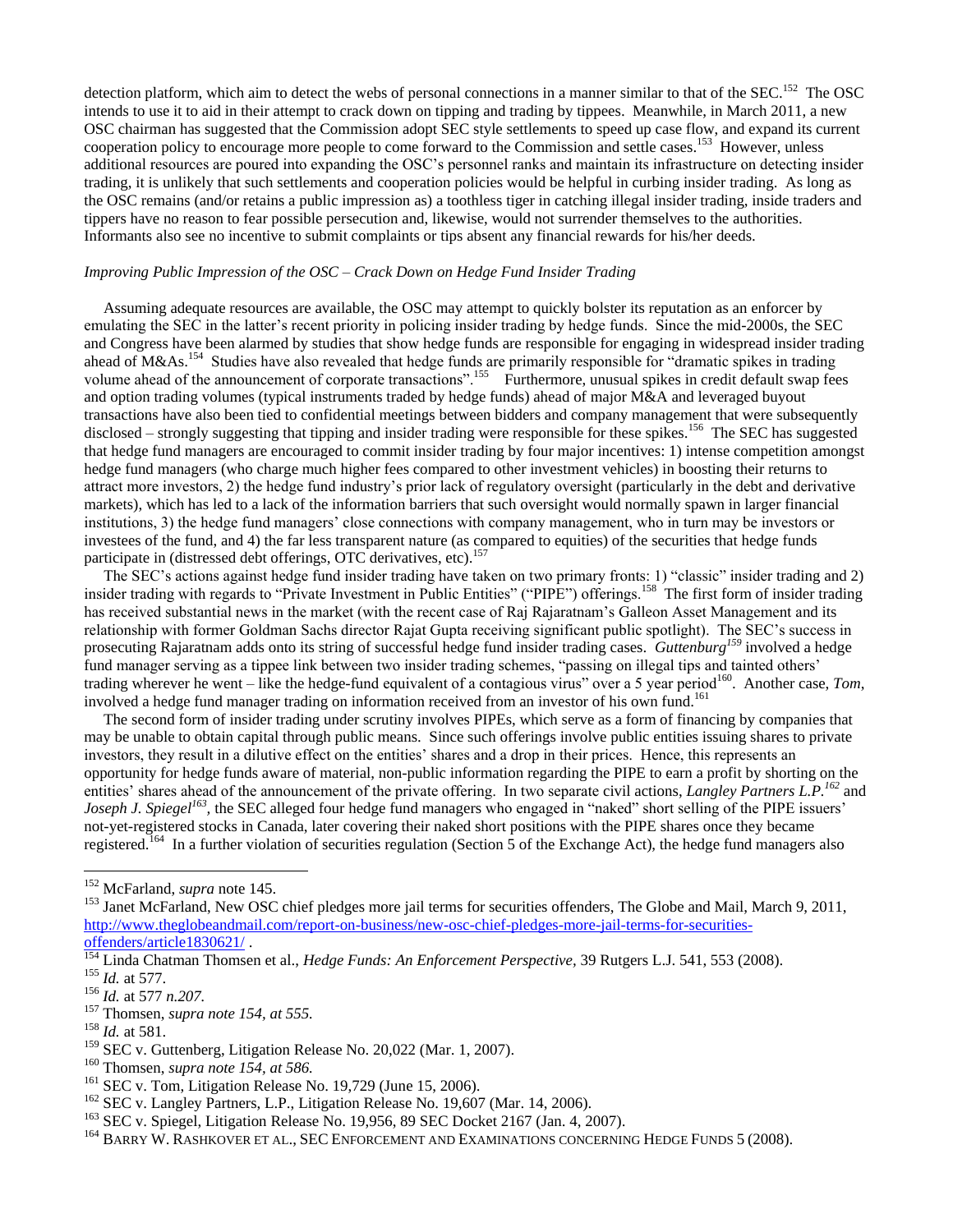attempted to conceal their conduct by engaging in deceptive trading techniques, including wash sales and matched orders, which created the impression that they were covering the short positions with open market purchases (instead of the stocks issued through the PIPE).  $^{165}$ 

While the OSC may not yet have the technical resources and manpower to tackle sophisticated insider trading by hedge fund managers, the two PIPE cases above show that hedge fund managers in the United States are using Canada as a safe haven to conduct such illegal activities. Hence, it would not be surprising for an unethical Canadian hedge fund manager, not far behind his US counterparts in sophistication, to also exploit the same gap in regulatory enforcement.

However, the impression amongst investors of the "incompetence" of the OSC also provides the Commission with a perfect opportunity to strike.

 As a start, the OSC should begin probing hedge fund managers for red flags that would serve as incentives to insider trading. A report by Sidley Austin (to hedge fund managers, to warn them to possible traps in compliance) has noted a number of potential red flags:

- The lack of an ethical tone from the top
- The lack of a Chief Compliance Officer, who is sufficiently experienced, compensated and empowered to compel others to adhere to the firm's compliance policies and procedures.
- The lack of information barriers between those potentially aware of material, non-public information, such as technological and physical walls between different groups of portfolio managers, and/or a list of securities that a portfolio manager is prohibited from trading once he/she becomes aware of material, non-public information.
- The existence of "consultant information aggregators" hired by the hedge fund. These aggregators provide paths to experts in various industries, where the experts may in fact be employees of public companies the hedge fund invests or is interested in investing in. An important area of concern is whether these experts are providing material, non-public information to the hedge fund, a possible indication of which is if they receive over-generous compensations for their services.
- Frequent sharing of information by non-affiliated portfolio managers over conferences or "idea-dinners"
- "Value added" or "strategic" investors, often senior managers or directors of public companies the hedge fund invests or may invest in  $166$

 Such a probe may give rise to multiple red flags, upon which the OSC may further investigate to uncover strands of evidence, if any, leading to findings of insider trading or tipping. Even if the results of the probe were inconclusive, the OSC would have demonstrated to the Canadian investing public that it is prepared to tackle insider trading with the same vigour as its American counterpart.

#### **CONCLUSION**

 The curbing of illegal insider trading is a crucial pre-requisite to a healthy, modern capital market. Despite being the seventh largest in the world, Ontario's securities market has been beset by rampant insider trading. This is not the result of unsound regulation – Ontario's insider trading law, besides its requirement for evidence of a "person connection" between the trader and the source of information, permits its regulators to pursue violators at least as dexterously their counterparts in the US or the UK. Nevertheless, in light of the SEC's robust enforcement record against insider trading, the OSC's own record is an everlasting reminder of how strong regulations can be rendered ineffective by poor enforcement. Fortunately for Ontario's market participants, a turnaround is achievable. By pushing for a relaxation of the "person connection" requirement, by allocating more personnel and resources to enforcement, and by taking the fight to Bay Street's most surreptitious members – hedge funds, the OSC stands to capitalize on its current momentum to establish itself as a strong and effective police of illegal insider trading in Ontario's securities markets.

<sup>165</sup> Thomsen, *supra note 154, at 592.* 

<sup>166</sup> RASHKOVER ET AL., *supra* note 164, at 20-26